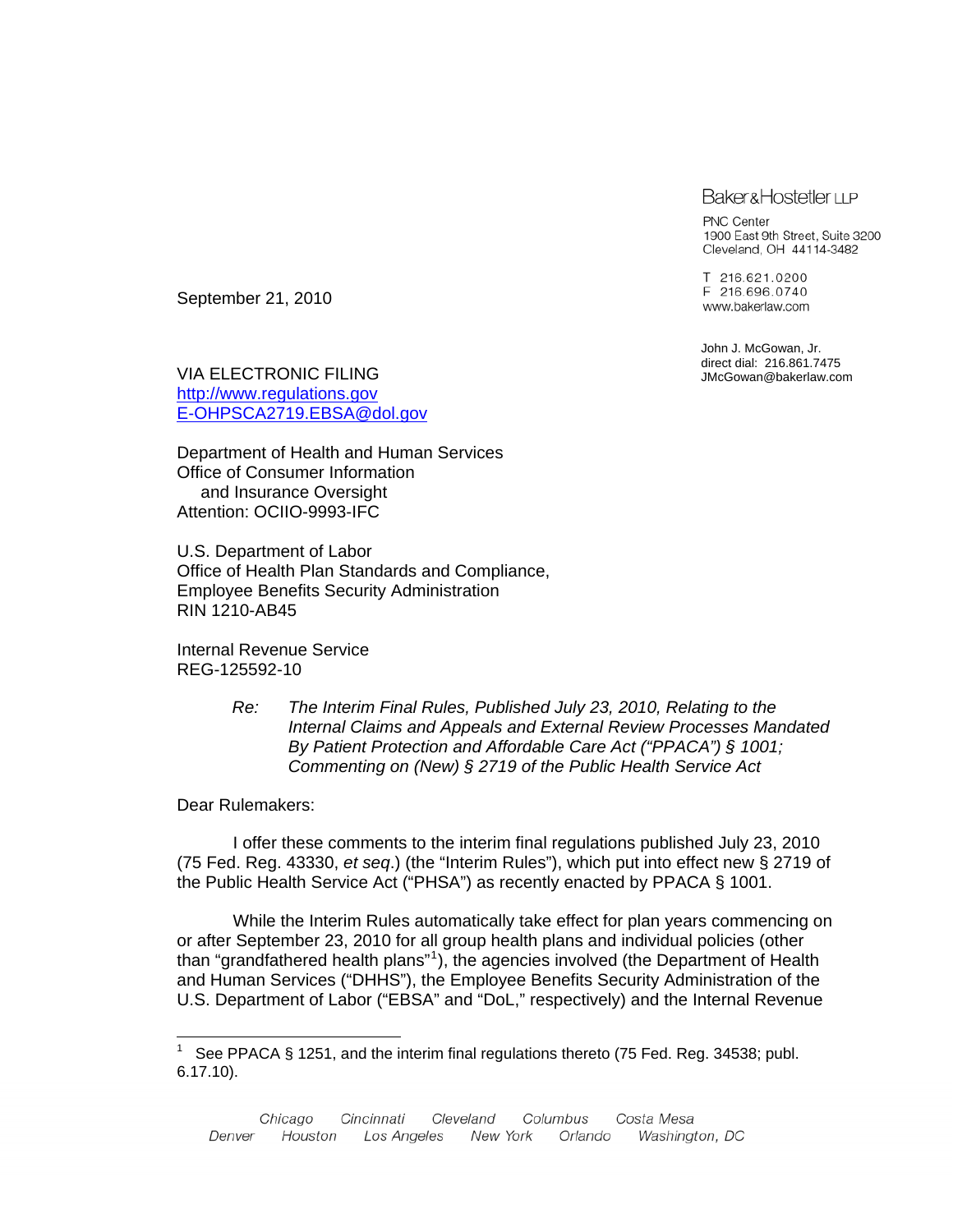Service of the U.S. Treasury Department ("IRS"; jointly with the others, the "Agencies")) have invited public comment, to help identify circumstances where further rulemaking might be warranted.

 My comments are intended to bring to your attention some of the more practical issues which need to be addressed – either by modifying the Interim Rules, by providing additional guidance, or (in some instances) by providing some form of transitional or similar relief. Since the Interim Rules consist of parallel rulemaking (i.e., provisions within the Income Tax regulations, the DHHS regulations and the DoL regulations mirror each other), I will refer to the DoL regulations found at 29 C.F.R. § 2590.715-2719(a), *et seq*., to keep things simple. My intent, though, is to comment on each of the parallel provisions.

## **Perspective**

 For more than 25 years I have worked with both public sector and private sector employers to facilitate the delivery of health, accident and sickness benefits to current, former and retired employees (and their respective eligible dependents) through employment-based plans. I have found that the methods and means those employers use to provide such benefits varies widely, and is heavily influenced by both the size of the employer's employee population and the regulatory environment within which the employer (and its plan) functions. I also have worked with others in the health care delivery arena, including health insurance issuers and brokers, so I have a reasonable understanding of how the health care delivery system currently operates.

## *The Tension Between Federal & State Law, And Federal & State Courts*

 It is axiomatic that an individual's health insurance coverage rights are innately contractual, and that the source of that coverage – whether the coverage is individually purchased (through an individual policy), is acquired through a public sector employer that chose to self-insure, is acquired through a private sector employer that chose to purchase a group policy, or is acquired in some other fashion – dictates whether that individual's contractual coverage rights can be enforced in federal court, in state court, or (in some cases) in either federal or state court. This is true, no matter who seeks to enforce those coverage rights. $^2$  $^2$  The source of an individual's health insurance coverage also dictates what substantive and procedural laws apply to controversies that arise over that contractual coverage.

<span id="page-1-0"></span><sup>&</sup>lt;u>2</u><br><sup>2</sup> Not surprising, substantially all coverage claims come to be assigned to providers like physician groups and hospital systems, which then attempt to obtain payment from the insurer(s) and plan(s) that provided the coverage. When disputes arise, though, providers generally are left to choose between (a) "stepping into the shoes" of the assignor and enforcing against the applicable insurer and/or plan the rights the assignor held under the policy or plan and relevant law, or (b) returning the assigned claims to the assignor and pursing collection against the assignor. Naturally, exceptions exist (e.g., where the provider has directly contracted with the insurer or plan and can pursue the insurer or plan under a provider agreement based on state law, etc.), but the general rule holds.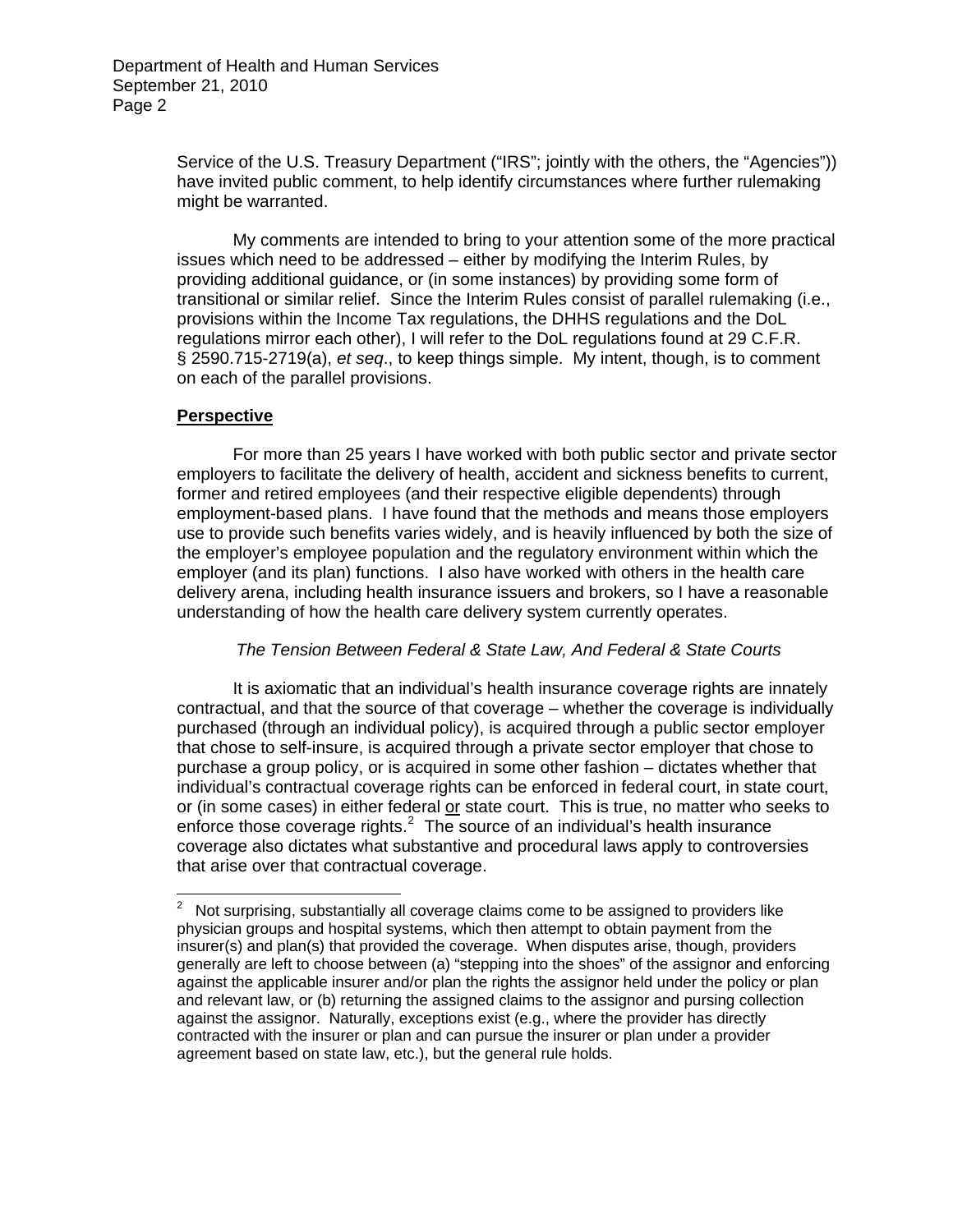It is equally true that so long as the country remains committed to federalism in some form, there will always be uncertainty over exactly where to draw the line between federal law and state law, in part because regulating personal conduct has always been left to the states (and health insurance coverage involves personal choice<sup>[3](#page-2-0)</sup>) and in part because there are some things the federal government has long decided to avoid directly or indirectly regulating, like state and local governments and religious organizations. $4$  As the Agencies all know, imposing a uniform set of administrative procedures on a diverse set of procedural and substantive coverage rights, while salutary, was never going to be a simple task.<sup>[5](#page-2-2)</sup> Indeed, determining the source of an individual's health insurance coverage can be tricky. The answer is not always apparent, not even to the individual. Even courts can become confused.

 In some cases – including instances where the coverage has been purchased individually, or has not been acquired through an employment relationship that federal law formally recognizes $6$  – only state insurance law will apply (including common law doctrines like the "bad faith" doctrine). In those circumstances, an individual's rights are enforceable solely in state court (outside the limited procedural role assigned to federal courts in, e.g., diversity cases). In other cases, though, an individual's rights are enforceable under federal law (such as ERISA) because the coverage was acquired under a group health plan maintained by a private sector employer (or by a

<span id="page-2-0"></span> $3$  The states always have maintained primary jurisdiction over matters involving individual behavior, including marriage, guardianship and *ad litem* situations (including minority and indigent determinations). So long as almost 25% of the country's citizens are minors (*See* U.S. Census Bureau, Population Estimates Program, 2009 Population Estimates Data Set, available at [http://factfinder.census.gov](http://factfinder.census.gov/)), and so long as health insurance coverage (and the provision of medical care) involves some level of individual choice, the states will continue to play a central role.

<span id="page-2-1"></span> $4\;$  For example, the Kentucky Supreme Court recently decided that a medical expense sharing plan operated by a religious organization (the American Evangelistic Association) constituted health insurance subject to Kentucky's state insurance laws, and not an employer-sponsored benefit plan subject to the Employee Retirement Income Security Act ("ERISA"). *Com. v. Reinhold*, No. 2008-SC-000839-DG, 2010 WL 3374232. (So-called "church plans" maintained by religious organizations can elect out of ERISA and its pre-emptive provisions.)

<span id="page-2-2"></span><sup>&</sup>lt;sup>5</sup> The Preamble to the Interim Rules signals a desire to remain sensitive to federalism, although in its discussion of Executive Order 13132 (see 75 Fed. Reg. at 43349, Part III.H), it focuses on the rulemaking aspects of PHSA § 2719 and does not seem to tackle the effect the Interim Rules are certain to have on the members of the judiciary (which inevitably will determine the fortunes of any party that comes before one of them).

<span id="page-2-3"></span> $6$  As the Agencies doubtless are aware, there are private sector situations where ERISA has no application and state law is all that applies, such as "employment-based" plans which cover only partners in a partnership, sole proprietors, or corporate owners, see 29 C.F.R. §§ 2510.3-3(b), (c) (*Plans without employees*) -- or where employees are covered by non-electing "church plans." See Note 4, above.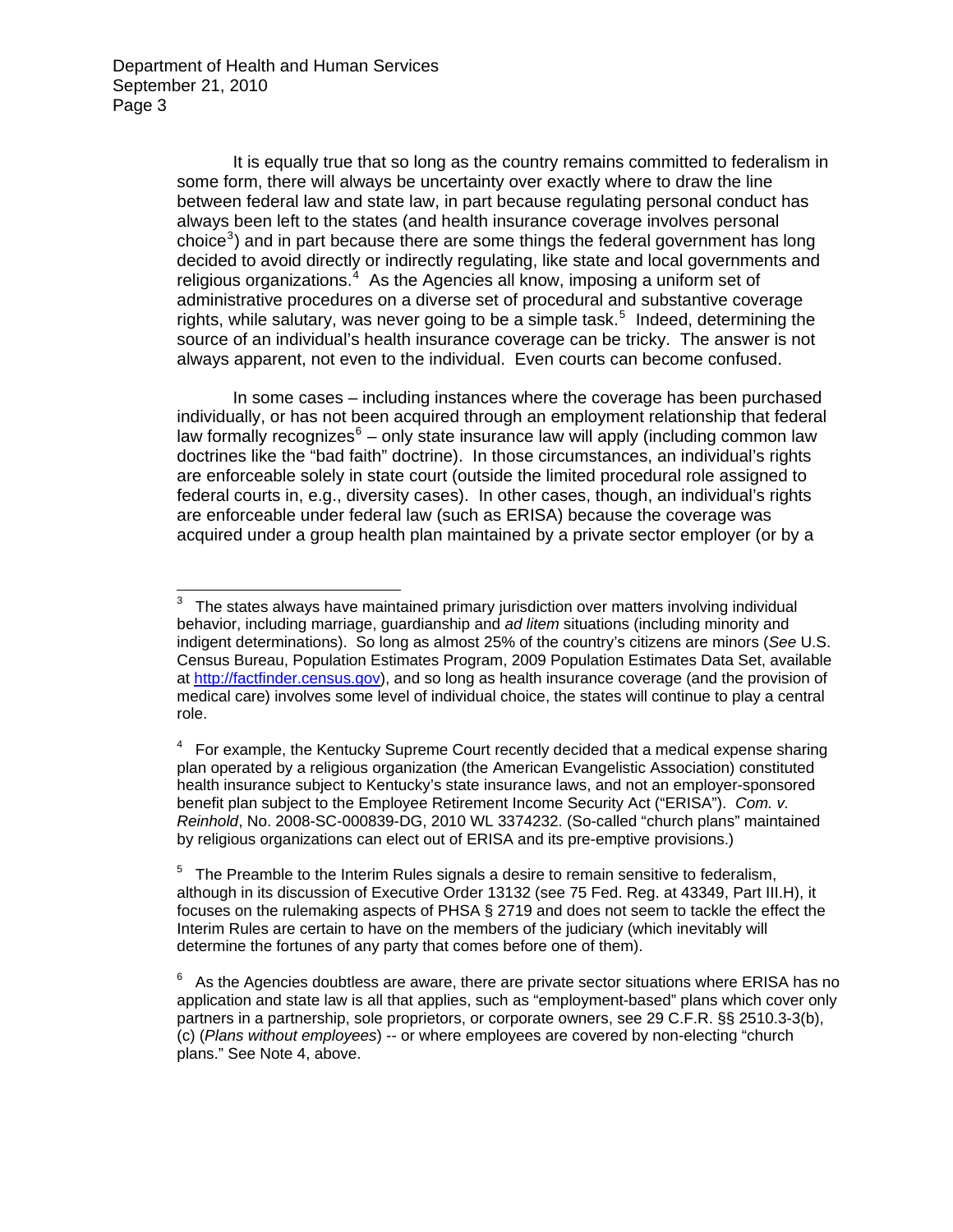group of private sector employers acting jointly with a labor organization<sup>[7](#page-3-0)</sup>) or because the individual's employer is the federal government itself (e.g., coverage arising under Tri-Care, or the Federal Employees Health Plan ("FEHP"), etc.). At least with regard to ERISA-related coverage disputes, those rights typically can be enforced in federal court, and in some limited instances in state court, so long as no breach-of-duty claims are brought.<sup>[8](#page-3-1)</sup> In still other cases, where an individual has obtained coverage through a state or local government employer that has elected to self insure, the individual will only be able to sue to enforce those state law-based contract and other rights that the state (or political subdivision) permits the individual to enforce under relevant state and local law, which typically does not include insurance law.<sup>[9](#page-3-2)</sup>

 In light of the complex history that has developed to this point, it seems apparent that it will take time for all stakeholders (including the courts) to get fully acclimated to the new regime. Yet, before the end of the current year (2010), federal and state courts will begin to see claims disputes which – according to the Interim Rules – will have to be handled in "strict adherence" to the new procedural rules in order to prevent such claims from simply being re-pled and re-litigated in court, complete with the development of a completely new evidential record (including evidence not previously considered in the administrative process). Doubtless, many courts will struggle to reconcile the precedent developed over the past 30-50 years with the unknown procedural process suddenly sprung upon them. The Interim Rules need to take into account the substantial – and wholly foreseeable – growing pains that all stakeholders will experience (including the courts), and provide the sort of practical guidance needed to simplify, rather than complicate, the process for handling and resolving coverage-related disputes.

<span id="page-3-0"></span><sup>7</sup> EBSA is well-acquainted with such plans; typically, they are referred to as multiemployer health and welfare plans, or "Taft-Hartley" welfare plans (after the 1947 act which triggered the establishment of most such plans). Compare 29 U.S.C. § 1002(37) (defining multiemployer plans for ERISA purposes) with 29 U.S.C. § 186(c)(5) (identifying the exception, in the Taft-Hartley Act, from the "thing of value" rule for employer contributions made to certain benefit trusts jointly managed by employer and employee representatives) and 29 U.S.C. § 1002(40)(A) (defining "multiple employer welfare arrangements" ("MEWAs") to exclude (among other arrangements) multiemployer plans).

<span id="page-3-1"></span><sup>8</sup> See, e.g., 29 U.S.C. § 1132(e)(1) (ERISA statute defining where federal jurisdiction is exclusive, and where the federal and state courts have concurrent jurisdiction).

<span id="page-3-2"></span><sup>9</sup> Because a sovereign political entity is involved, such rights almost never include "insurance" type rights (e.g., holding the state or subdivision liable in damages for dealing in "bad faith" if it fails to adjudicate claims properly, requiring the state or subdivision to accept responsibility for coverage ambiguities under the *contra proferentem* doctrine, etc.); rather, such rights invariably are limited to what the state has set forth by statute – typically, under, a statute that selectively waives the state's right to sovereign immunity and limits the amount of damages it must pay. See, *e.g.,* Ohio Revised Code § 2744.01, *et seq.* (waiving sovereign immunity in selected circumstances).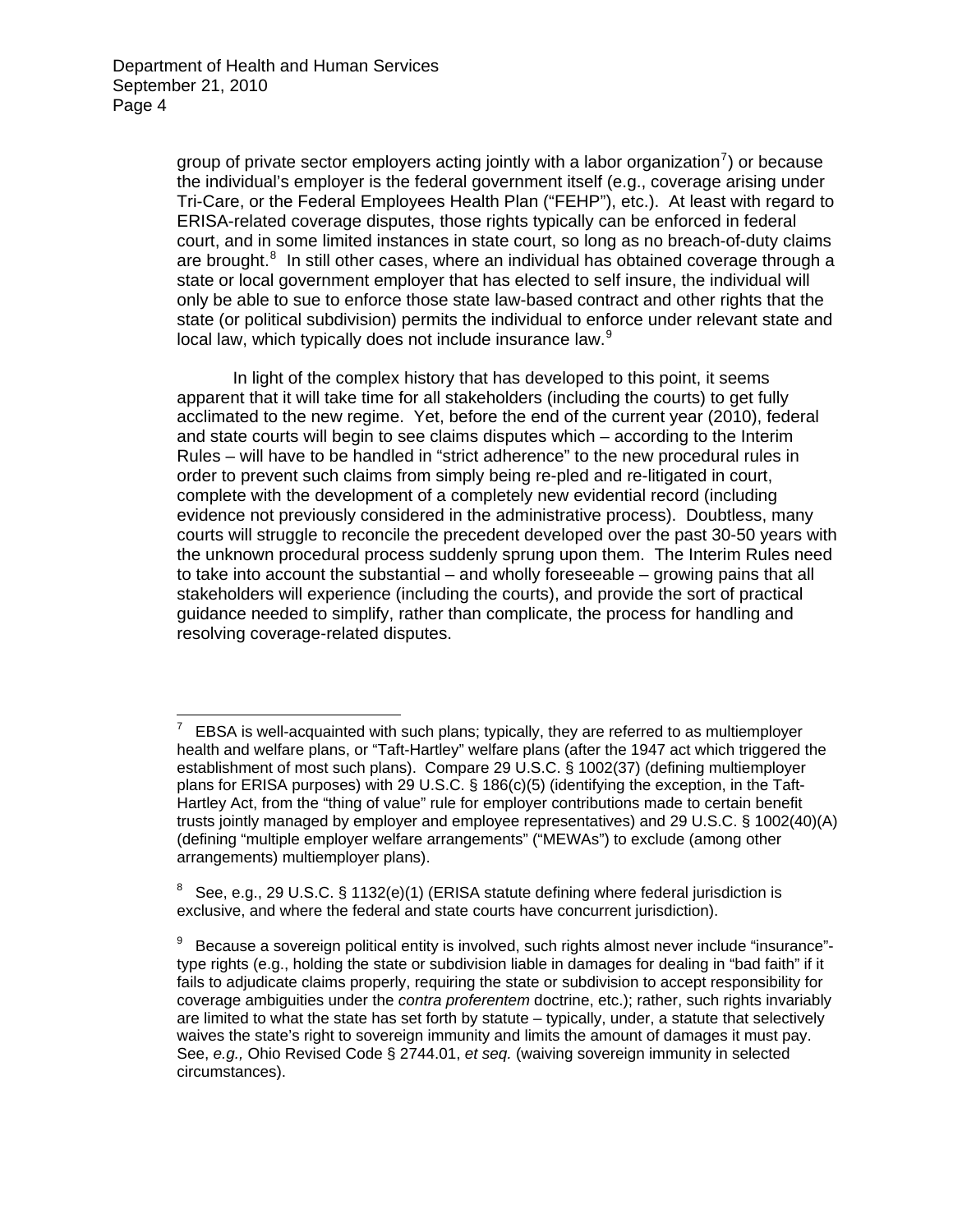$\overline{a}$ 

# **Claims & Appeals: Practical Realities**

*In General* 

 PHSA § 2719 essentially requires all or substantially all group health plans and health insurance issuers to have and use a reliable "arbitration"-type administrative process (described as an "effective appeals process") to resolve disputes over coverage determinations and related claims. That process requires each group health plan and health insurance issuer to:

- 1. Have an effective internal claims appeals process for appealing coverage determinations which, at minimum:
	- (a) is patterned after EBSA's claims and appeals regulations found at 29 C.F.R. § 2560.503-1,
	- (b) effectively communicates to "enrollees" (i) the coverage determinations that have been made, and (ii) how to use that internal claims appeals process and any applicable external review process to challenge adverse determinations, and
	- (c) permits "enrollees" to challenge determinations using appropriate due process (e.g., review evidence, provide evidence, etc.) while coverage continues; and
- 2. Have an external review process which ensures that certain claims (in particular, clinical determinations) are reviewed by an independent review organization ("IRO") that is independently-owned and operated and randomly selected, which either:
	- (a) is based on the consumer protection provisions found in the Uniform External Review Model Act promulgated by the National Association of Insurance Commissioners ("NAIC"); or
	- (b) is based on a federal standard DHHS will develop, based on the NAIC's Model Act.

 Many of the provisions found in the Interim Rules keep faith with these statutory standards and simply amplify what Congress fashioned. However, some provisions could be made much more helpful to everyone involved in the process (including claimants) by simplifying them and making them more precise.<sup>[10](#page-4-0)</sup> Given the stakes, the

<span id="page-4-0"></span>For example, the Interim Rules contain a new requirement that if a plan or issuer bases a final adverse benefit determination on a new or additional rationale, the claimant must be provided with the rationale in advance of the final determination to give the claimant a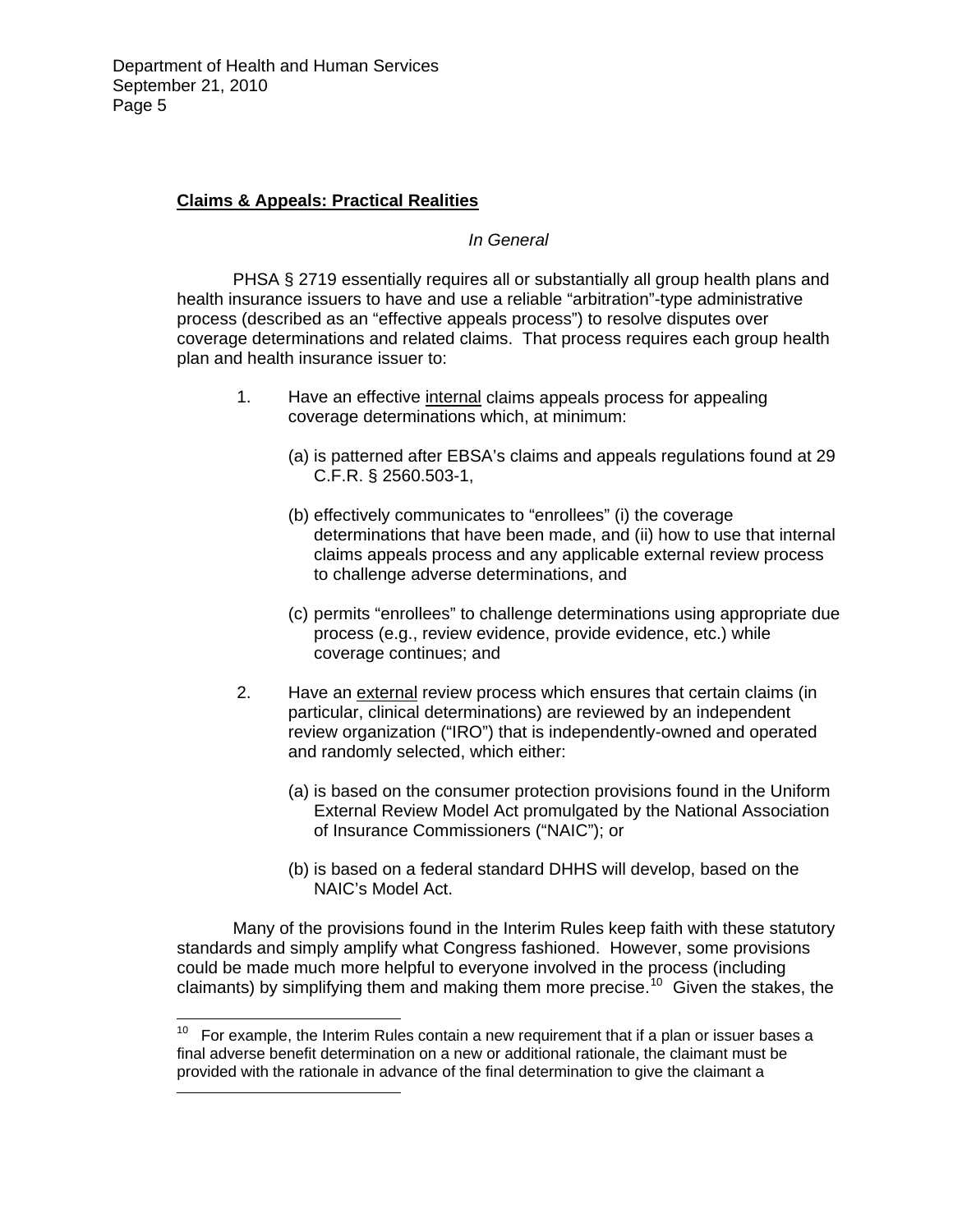$\overline{a}$ 

Interim Rules not only need to be easy for plans, health insurance issuers, plan fiduciaries and claimants to follow, but they also need to be easy for both federal and state courts to use when asked to determine whether the Interim Rules have not been successfully followed.

 Simplifying the Interim Rules and making them more precise also will reduce substantially the temptation on anyone's part to game the new rules – which could undermine completely the opportunity to improve what currently is a confusing and inefficient dispute resolution process. The goal of any rational administrative process is to reduce the number of disputes that end up in court, and to make those that do end up in court easier to adjudicate by developing an organized – and presumably, selfcontained – administrative record, so the court effectively functions like a court of appeals.<sup>[11](#page-5-0)</sup> The new administrative process Congress has mandated in PHSA § 2719 has to be viewed the same way. In PPACA Congress repeatedly preaches the need to promote efficiency and avoid expensive and duplicative efforts; it cannot be read on the one hand to condemn the defensive practice of medicine, and on the other hand to require (or even encourage) plans and health insurance issuers to engage in the defensive practice of claims management.

reasonable opportunity to respond. See 29 C.F.R. § 2590.715-2719(b)(2)(ii)(C)(2). It would be easier for plans, issuers and claimants to observe a rule (perhaps, as a safe harbor) which provides that the claimant must be given a specific number of days following a notice of additional reasons for making a particular determination to respond to that determination and/or those reasons, etc. Moving to more precise requirements is particularly essential if the Agencies persist in maintaining a "strict adherence" standard in 29 C.F.R. § 2590.715- 2719(b)(2)(ii)(F).

<span id="page-5-0"></span> $11$  Under most alternative dispute resolution ("ADR") systems, when an independent fact-finder (e.g., an arbitrator, a properly-appointed and empowered fiduciary based on a fully-developed record, etc.) makes an administrative determination, the determination is extremely difficult – and perhaps, close to impossible – to overturn. For example, under the Federal Arbitration Act ("FAA"), an arbitrator's determination is subject to extremely limited, expedited judicial review: the arbitrator's decision can only be overturned if it is the product of corruption, fraud, undue means, misconduct by the fact-finder, material misconduct, or a comparable failing. 9 U.S.C. §§ 10, 11 (2010); Scope of Judicial Review). Also, *Hall Street Assoc. LLC v. Mattel, Inc*., 552 U.S. 576 (2008) (parties cannot by contract expand the scope of judicial review of a dispute resolved by arbitration under the FAA). A claimant would have a powerful incentive to avoid such a limited scope judicial review, which also would permit the claimant to present new evidence to the court. This goes for both arbitrations of the type well-recognized in labor law circles, e.g., *United Steelworkers of America v. Enterprise Wheel & Car Corp.*, 363 U.S. 595 (1960) (courts have narrow scope of review, when bargaining agreement-related interest arbitration decisions and awards are challenged), as well as for fiduciary determinations that come to be made under ERISA. E.g., *Metropolitan Life Ins. Co. v. Glenn*, 554 U.S. 105 (2008).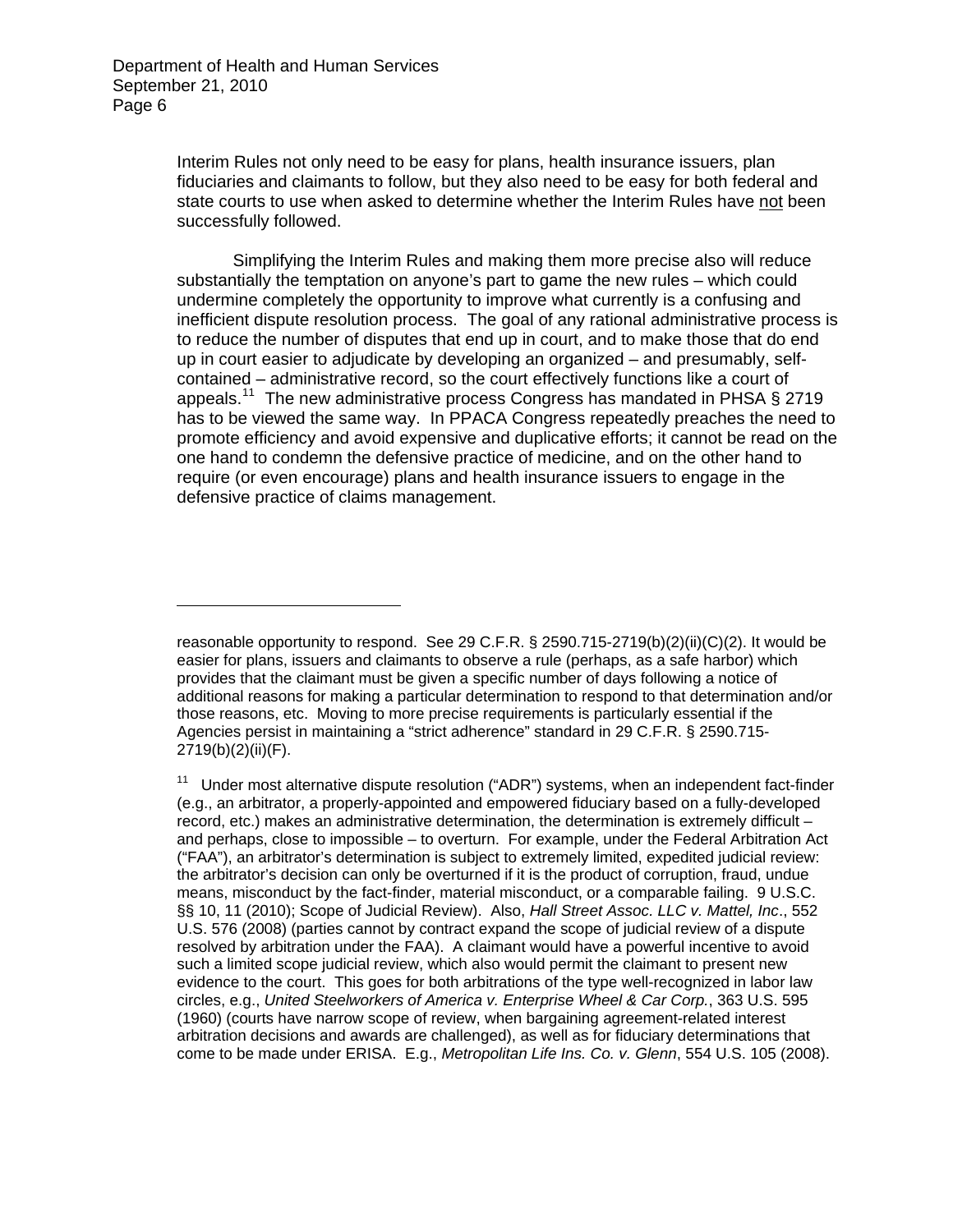$\overline{a}$ 

## **Suggestions and Recommendations**

 I appreciate the steps the Agencies already have taken to promptly provide plans, plan sponsors and health insurance issuers with guidance regarding the new claims and appeals requirements, since they are both important and far-reaching. The Interim Rules constitute an important first step. Nonetheless, for as far-reaching and important a provision as PHSA § 2719, additional practical guidance is needed to avoid numerous unintended consequences, to give plans and issuers much-needed time to develop the processes and systems to comply with the Interim Rules, and to prevent (or at least, discourage) individuals from gaming the new federalized system. In an attempt to further those objectives, I offer the following specific suggestions and recommendations:

 Make the Interim Rules An Effective Dispute Resolution Process, Producing Certainty and Finality, Subject to Limited Exceptions. PHSA § 2719 provides relevant stakeholders and the Agencies with a rare opportunity to take pressure off both the federal and state court systems by substituting the sort of alternative dispute resolution system the FAA contemplates, which both the judiciary and the organized bar broadly endorse. While there are isolated provisions in the Interim Rules where this concept begins to be explored,  $12$  none go far. Instead, there are signs that the Interim Rules could make things worse in at least two respects. First, the Interim Rules encourage claimants to find fault with a plan's (or health insurance issuer's) process and simply by-pass the claims and appeals process and seek an independent, *de novo* adjudication in court; at least as applied to ERISA-based claims, this position undermines 20 years of jurisprudence and ignores the role Congress clearly contemplated that plan fiduciaries would play.<sup>[13](#page-6-1)</sup> Second, the Interim Rules do nothing to address the

<span id="page-6-0"></span> $12$ The Interim Rules come closest to achieving this objective when describing the effect of a properly-handled external review process. See 29 C.F.R.§ 2590.715-2719(d)(2)(iv) (indicating generally that an external review decision is binding on the plan, the issuer and the claimant (as relevant), but it retreats from that position by obliquely acknowledging that a claimant has "other remedies" without suggesting a review standard comparable to the ones that Congress put in place when crafting the FAA and similar statutes (e.g., the National Labor Relations Act, etc.).

<span id="page-6-1"></span><sup>13</sup> Given the present state of ERISA jurisprudence (notably including *Metropolitan Life Ins. Co. v. Glenn*, 554 U.S. 105 (2008), it seems difficult to conceive that the courts will simply allow claimants to assert a "strict adherence" violation, however insignificant (e.g., a procedural "foot fault," etc.), and flood the courts with demands for, e.g., *de novo* review, new discovery, and consideration of evidence held back from the administrative claims process. That is exactly what the Interim Rules prescribe at 29 C.F.R.§ 2590.715-2719(b)(2)(ii)(F) (last two sentences). The courts may well be more receptive to challenges to the validity of such a position for two reasons: (1) in PPACA § 1001, Congress signaled its general approval of EBSA's existing claims and appeals regulations (see PHSA § 2719(a)(2)(A), sanctioning 29 C.F.R. § 2560.503- 1), subject only to a regulatory "update" of the process; and (2) Congress gave no hint in PPACA that it intended to legislate away the more than 20 years of Supreme Court precedent in this area, which dates at least to *Firestone Tire and Rubber Co v. Bruch*, 489 U.S. 101 (1989), or that it intended to make it easy for claimants to supplant the role plan fiduciaries play in the claims and appeals process. Congress usually makes plain when it intends to overturn a single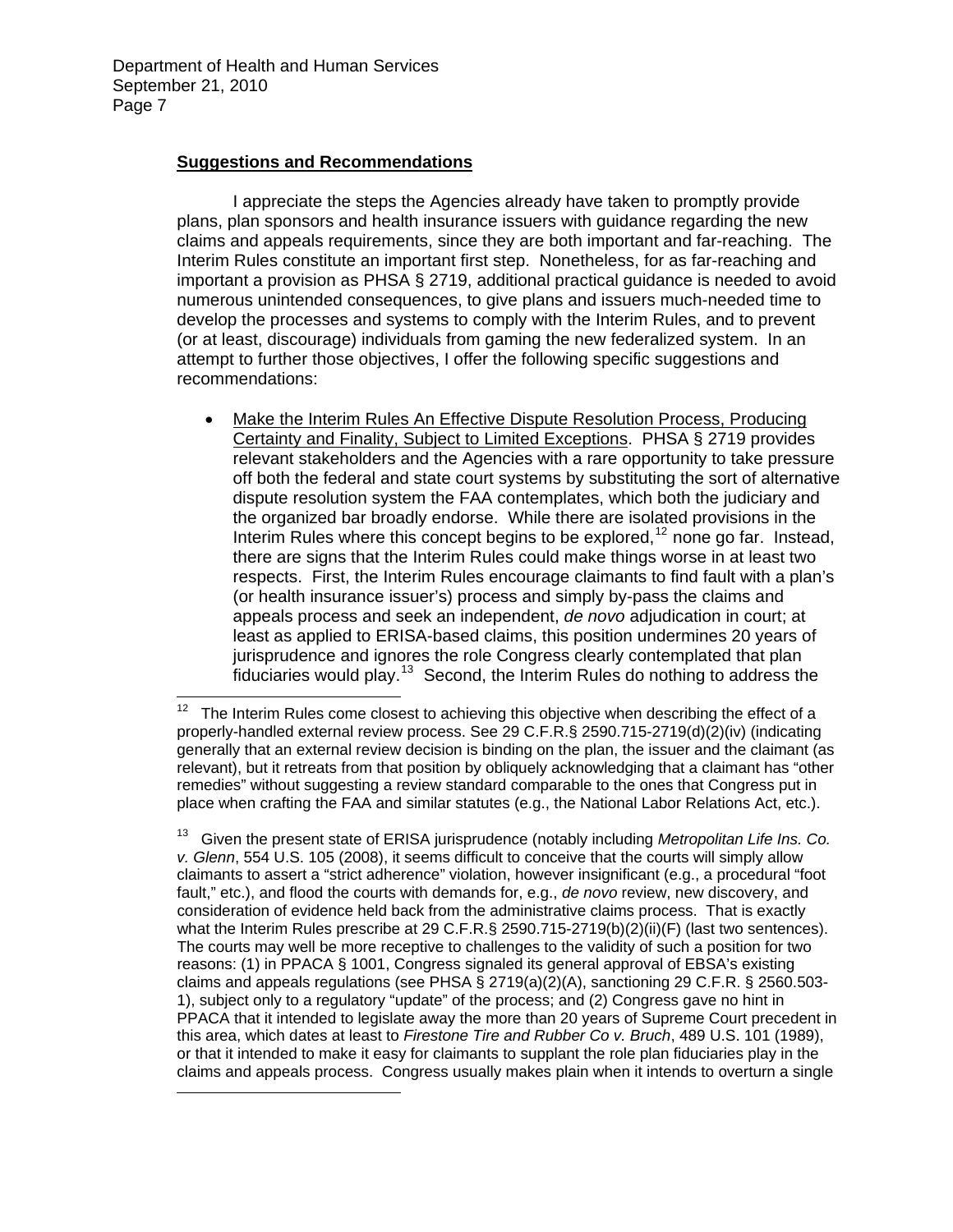> effect that compliance with the Interim Rules will have, or should have, on statebased litigation (e.g., that adequate compliance with the Interim Rules precludes the assertion of a bad faith claim, or that a failure to comply with the Interim Rules constitutes evidence of bad faith, etc.).

> To avoid making the situation worse, the Interim Rules should acknowledge that PHSA § 2719 constitutes a clear signal from Congress that health care coverage arises from a contractual relationship, and that § 2719 is intended to impose a binding dispute resolution process on all parties which requires health care coverage disputes to be subjected to a resolution process every bit as conclusive – and efficient – as that described in the FAA.<sup>[14](#page-7-0)</sup> Doing so would bring the Agencies into line with a long line of legal precedent set down by the U.S. Supreme Court, which for decades has endorsed the use of alternative dispute mechanisms for handling virtually all employment-based contract disputes — even disputes that arose out of virtual contracts of adhesion.<sup>[15](#page-7-1)</sup>

 Recast the "Strict Adherence" Standard – Or at Least The Provision Which Voids the Administrative Fact-Finding Process – to Prevent Claimants From Attempting to Game the System. Under the Interim Rules, claimants are treated as having exhausted the internal claims and appeals process if a plan or issuer fails to "strictly adhere" to all the internal claims and appeals process requirements set forth under the Interim Rules. Perhaps more important, the Interim Rules sanction plans and issuers that fail to strictly adhere to the new

<span id="page-7-0"></span>14 9 U.S.C. § 2 (2010), *et seq*.

Supreme Court decision, much less 20+ years of precedent and federal statutes it unambiguously decided to retain. See, e.g., the Older Workers' Benefit Protection Act of 1990 (overturning *Public Employees Retirement System of Ohio v. Betts*, 492 U.S. 158 (1989)) and Lilly Ledbetter Equal Pay Act of 2009 (overturning *Ledbetter v. Goodyear Tire & Rubber Co., Inc.*, 550 U.S. 618 (2007)). Reconsideration by the Agencies of this self-developed standard would avert costly challenges to its validity – and avoid uneven and unpredictable results in the courts.

<span id="page-7-1"></span> $15$  The U.S. Supreme Court embraced the arbitration of disputes years ago, at least as far back as *Gilmer v. Interstate/Johnson Lane*, 500 U.S. 20 (1991) (trader held required to arbitrate his employment-related discrimination dispute, even though he was required by his employer to sign the arbitration clause as a condition of getting hired), and most convincingly in *Circuit City Stores, Inc. v. Adams*, 532 U.S. 105 (2001) (except for railroad, transportation and certain other workers, the FAA covers all contracts of employment and can be used to compel arbitration of employment-related claims). Even a challenge to the validity of an agreement which contains an arbitration clause is subject to arbitration rather than direct legal review. *Rent-A-Center West, Inc. v. Jackson*, 130 S. Ct. 2772 (2010). It also is axiomatic that coverage provided under or in connection with a bargaining agreement is supposed to be arbitrated; the entire movement started there 50 years ago. See *United Steelworkers of America v. Warrior & Gulf Navigation Co*., 363 U.S. 574 (1960), *United Steelworkers of America v. American Manuf. Co.,* 363 U.S. 564 (1960) and *Steelworkers v. Enterprise Wheel and Car Corp*., 363 U.S. 593 (1960) (the "Steelworkers Trilogy").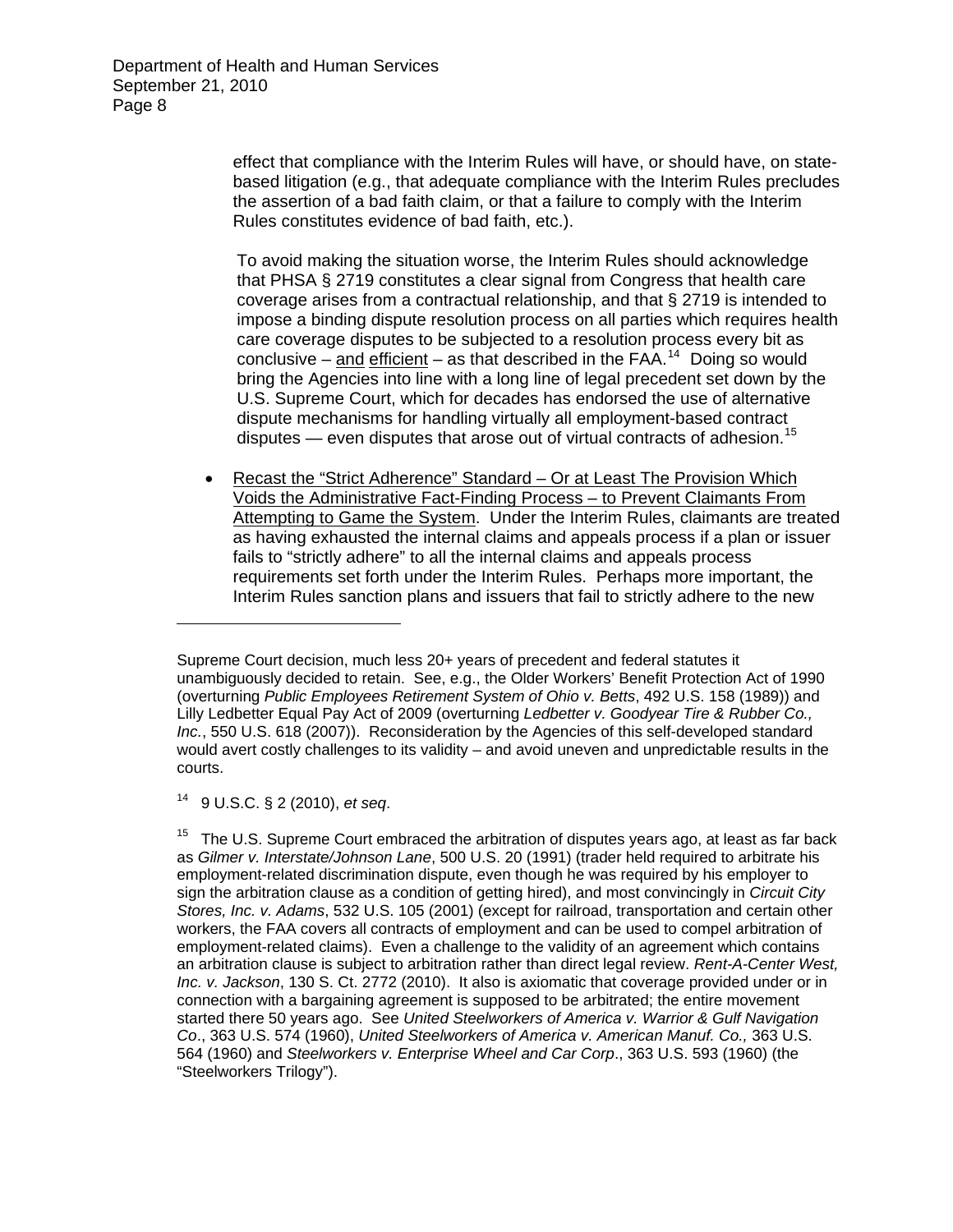procedural rules by allowing claimants to proceed directly to external review or by voiding the entire administrative process and allowing claimants to pursue their claims in court without regard to any "fiduciary" determinations that may have been made and any administrative record that may have been compiled. This standard invites gamesmanship by giving a claimant an incentive to find (or invent) flaws in a plan's or issuer's administrative process so the claimant can race to the courthouse, present his or her claim(s) to a judge, and engage in wide-ranging discovery. Such a rule undermines the central purpose of PHSA § 2719: to provide claimants with adequate due process during the administrative claims (and claims resolution) phase (as opposed to encouraging duplicative process). In the long run, none of the stakeholders to the claims dispute process will benefit from drawing the courts into an ongoing series of disputes which begin with a procedural fight over whether the plan (or issuer) "strict[ly] adhere[d]" to the newly-prescribed administrative process.

The Agencies accordingly should consider re-crafting and recasting the "strict adherence" standard, by (1) substituting a "substantial compliance" standard, and using that as the standard all plans and health insurance issuers must meet, and (2) retaining the "strict adherence" standard but using it as an incentive: plans and health insurance issuers that can demonstrate that they have strictly adhered to the new processes could be permitted to assert it as an affirmative defense in any ensuing litigation, to rebut claims that they have acted in bad faith or breached relevant fiduciary duties, and/or to rebut plaintiff-initiated attempts to recover attorneys' fees under relevant statutes.<sup>[16](#page-8-0)</sup>

Even if the Agencies elect to retain the "strict adherence" standard and confront the inevitable challenges to its validity (see Note 13, above), the Agencies should: (a) put in place a substantial transition period which permits a plan or issuer to "substantially comply" with the Interim Rules (and thereby be treated as satisfying the new standard), (b) temper the provision which purports to invalidate the entire administrative process<sup>[17](#page-8-1)</sup> by simply permitting a claimant to introduce new evidence which a court can take into account as alleged procedural shortcomings when considering the weight to be given any fiduciary or issuer determinations that were made, and (c) put in place an abuse rule, which plans and issuers can invoke to prevent unscrupulous claimants (and their attorneys) from using the standard to pervert the process and drive up health care costs.

<span id="page-8-0"></span> $\overline{a}$ 16 E.g., 29 U.S.C. § 1132(g)(1) (2010) (ERISA's discretionary attorneys' fees statute).

<span id="page-8-1"></span><sup>&</sup>lt;sup>17</sup> "The claimant is also entitled to pursue any available remedies under section 502(a) of ERISA or under State law, as applicable, on the basis that the plan or issuer has failed to provide a reasonable internal claims and appeals process that would yield a decision on the merits of the claim. If a claimant chooses to pursue remedies under section 502(a) of ERISA under such circumstances, the claim or appeal is deemed denied on review without the exercise of discretion by an appropriate fiduciary." 29 C.F.R.§ 2590.715-2719(b)(2)(ii)(F).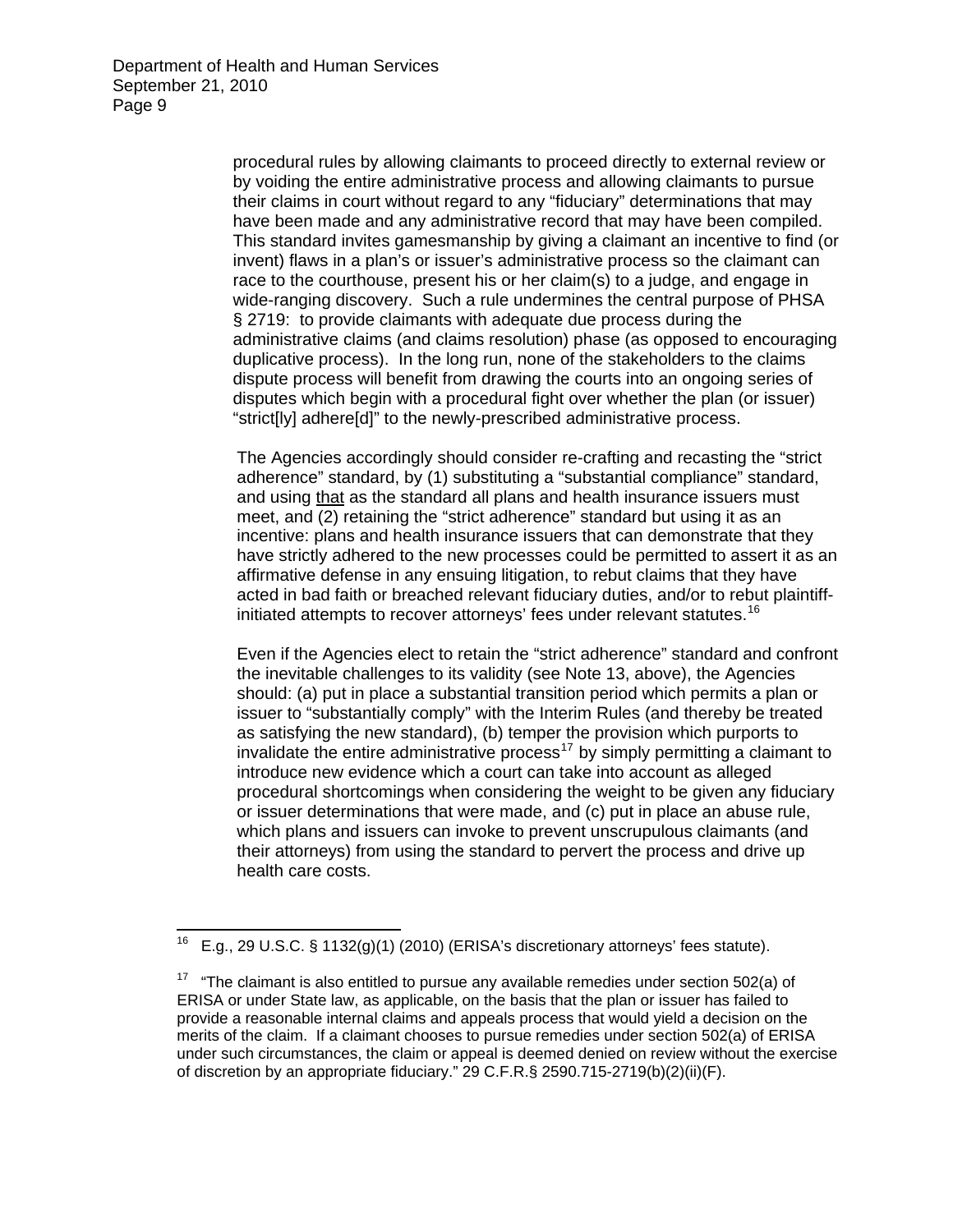I offer the following additional thoughts in further support of these recommendations:

- o The "strict adherence" standard places too many burdens upon plans and health insurance issuers to be practical. Too often, circumstances beyond a plan's or issuer's control make "strict adherence" to these new procedural and process standards wholly impracticable. For example, plans and issuers frequently cannot obtain from third parties the information needed to responsibly process and resolve certain claims. Similarly, plans and issuers can be expected to encounter difficulty when attempting to accurately identify those claimants who are entitled to receive "culturally and linguistically appropriate" coverage determination notices (further discussed, below). Plans and issuers should not be penalized despite having tried, in good faith, to comply with the new procedural and process rules and despite having substantially complied with them.
- o The "substantial compliance" standard has long been recognized by the courts as one that sufficiently protects claimants' rights. Moving to a more rigorous "strict adherence" standard, even as the Interim Rules impose additional procedural burdens on plans and issuers, simply imposes more cost on plans and issuers without providing any additional, demonstrable benefits for claimants.
- o Because a failure to satisfy the PHSA § 2719 requirements technically exposes plans, plan sponsors and health insurance issuers (as relevant) to civil sanction under IRC § 4980D (i.e., a tax penalty of \$100 per day, subject to certain maximum amounts), the "strict adherence" standard raises the stakes in any subsequent litigation predicated on the alleged inadequacy of the process. This makes it more likely that plans and health insurance issuers will vigorously contest any claimant challenge which is predicated (in part) on the alleged inadequacy of process. That cannot be what Congress envisioned when it crafted a rule designed to make the claims and appeals process more deliberative and due process-oriented – and one presumably designed to resolve coverage disputes at the administrative level.
- o As noted above, a "strict adherence" standard will simply invite the unscrupulous to game the system, particularly now that health insurance issuers are required to only spend 15%-20% of every premium dollar on administrative costs under the medical loss ratio ("MLR") rules imposed by PHSA § 27[18](#page-9-0).<sup>18</sup> An example helps to illustrate this danger. It is entirely possible that some claimants holding small claims, or claims to

<span id="page-9-0"></span><sup>&</sup>lt;sup>18</sup> PPACA § 1001(5), as amended by PPACA § 10101(f) (enacting PHSA § 2718), and the interim final regulations thereto (publ. at 75 Fed. Reg. 19297).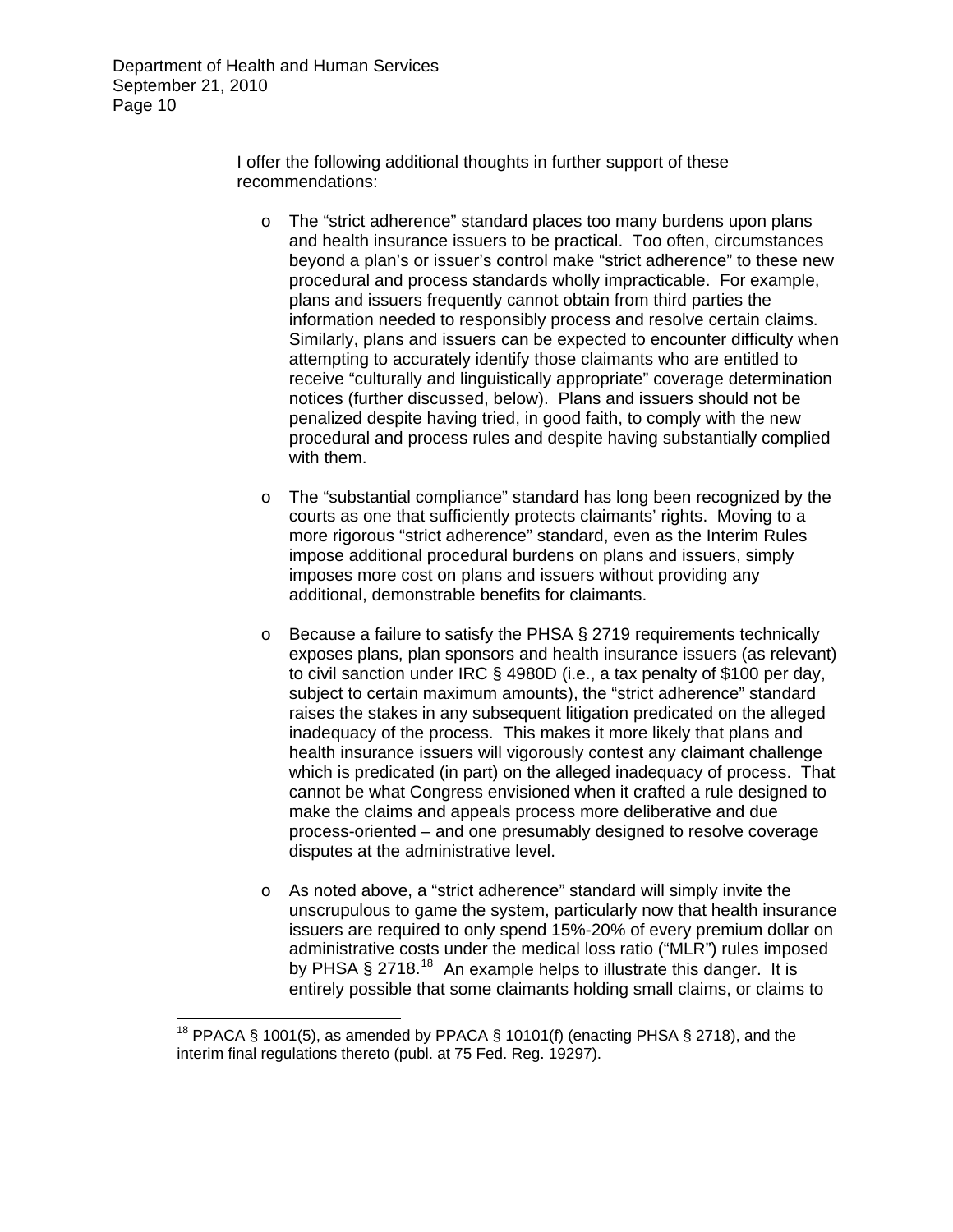> which a co-payment or deductible has been applied, would begin to employ a "nuisance value" strategy, by constantly appealing adverse benefit determinations and demanding external reviews (even those determinations known to have been properly denied or properly calculated), in the hope that the plan or issuer will simply pay the claimant's personal share rather than incur the steep costs associated with paying outside vendors for a stream of external reviews (external reviews cost upwards of \$400 each for standard reviews, much more for expedited reviews).

 Provide Temporary Relief From the IRC § 4980D Penalties. PHSA § 2719 and the Interim Rules not only impose significant new procedural and substantive requirements on plans and health insurance issuers, but they also introduce a potentially expensive civil penalty: a penalty of \$100 per day for each violation (subject to certain maximums, and an exception for insured small employer plans[19](#page-10-0)). Plans and health insurance issuers will encounter predictable difficulties when converting their current procedures and processes to comply with PHSA §2719 and the Interim Rules, especially given the extremely short time frame. Indeed, for some fiscal year non-grandfathered plans, and for all newly-created plans and coverage, implementation of the first changes is just days away. $20$ 

To prevent unfairly burdening those plans and health insurance issuers which are now subject to the civil penalty by virtue of being subject to the Interim Rules, despite their trying in good faith to comply with those new Rules, the IRS should announce a delayed enforcement date for the IRC § 4980D penalties, or at least provide a liberal transition period which takes into account the relative administrative difficulties of complying with the new Interim Rules.

For example, those plans and health insurance issuers able to demonstrate that they are actively collecting the necessary data to determine whether a given covered population requires notices and other information to be provided in one or more foreign languages should not be subjected to the civil penalty prescribed in IRC § 4980D if unable to accurately identify those populations for the first plan year beginning on or after September 23, 2010 (which could be as

<span id="page-10-0"></span> $19$ See IRC § 4980D(d) (exempting from the civil penalty any employer of between 2 and 50 employees (taking into account the employer aggregation rules found in IRC §§ 414(b),(c), (m) and (o)) which provides health insurance coverage solely through a contract with a health insurance issuer).

<span id="page-10-1"></span> $20$  As the Agencies are well aware, the first round of changes take effect as early as September 23, 2010 for new plans and new coverages and non-grandfathered plans (i.e., the new internal appeals rules and the federal external review process), while the second round of changes take effect on the first plan year (or policy year) beginning on or after July 1, 2011 (i.e., the state external review process).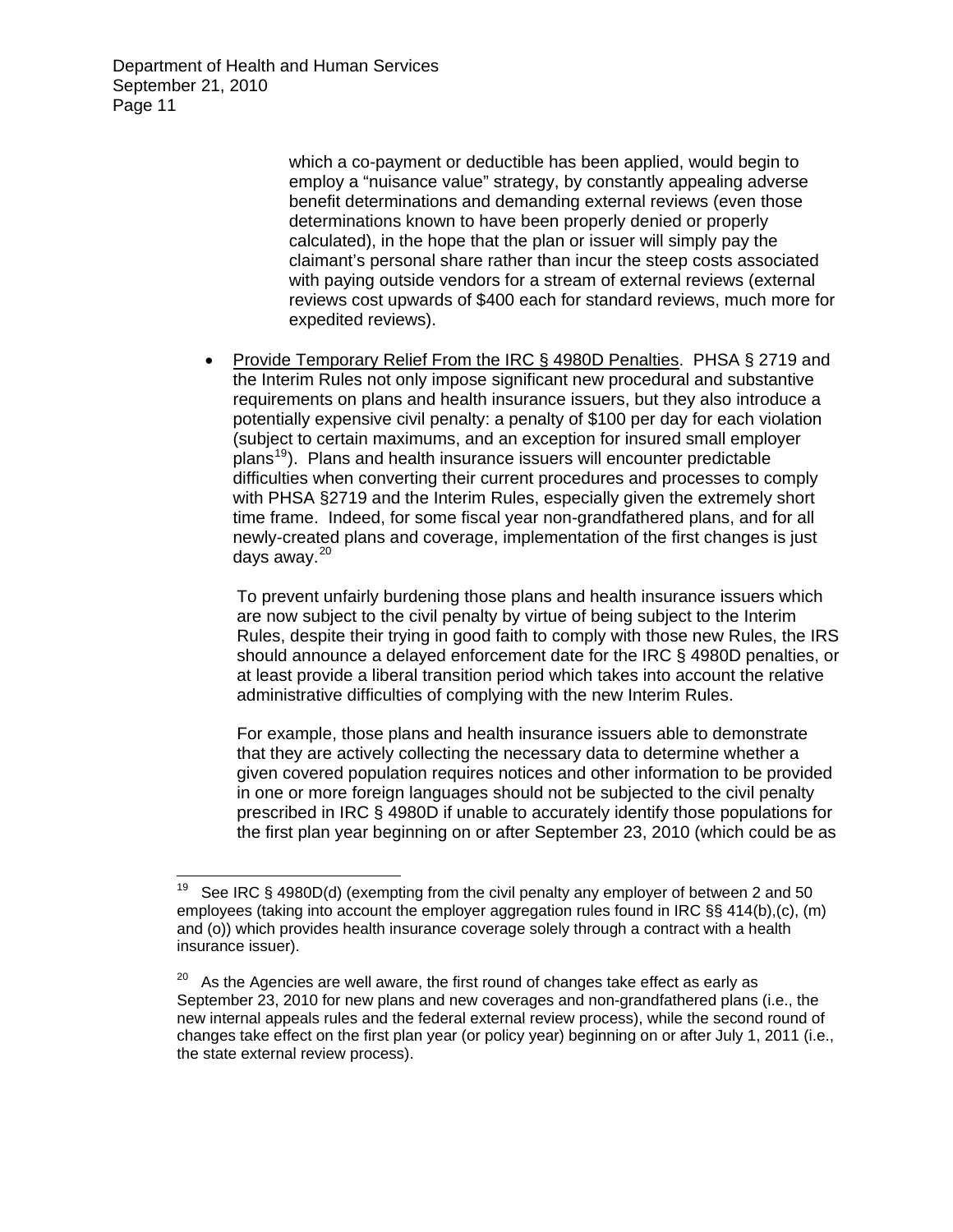> soon as October  $1^{st}$  for some fiscal year plans).<sup>[21](#page-11-0)</sup> Similarly, plans and health insurance issuers which discover that they have an obligation to produce notices and other coverage-related information in a lesser-spoken language (i.e., Swahili or Serbian) should not be subject to the civil penalty so long as they can demonstrate that the translation process is actively being pursued, even though it may take longer to obtain such a translation (as compared with languages where translators with medical language skills are more readily available).<sup>[22](#page-11-1)</sup>

 Clarify Requirements for Providing New or Additional Evidence or Rationale to Claimants. The Interim Rules require a plan or health insurance issuer to provide a claimant, free of charge, with any new or additional evidence or rationale considered, relied upon, or generated by the plan or issuer (or at its direction) in connection with the claim.[23](#page-11-2) Such evidence or rationale must be provided as soon as possible and sufficiently in advance of the date on which the notice of final internal adverse benefit determination is required to be provided under 29 C.F.R. § 2560.503-1(i), to give the claimant a reasonable opportunity to respond prior to that date. The rule, as written, contains potential traps for the unwary, which (if not clarified) could subvert the entire process – particularly if the Agencies persist in retaining the "strict adherence" standard. Accordingly, I encourage the Agencies to clarify how the rule is supposed to operate in practice.

My first suggestion would be to specifically define what constitutes "new or additional evidence" and what constitutes a "new or additional rationale," so those terms make sense in context, so the process works on a practical level, and so stakeholders are not free to argue over whether the process is being properly followed. For instance, the phrase "new or additional evidence" implies that the plan or issuer has evidence that the claimant could not reasonably be expected to have (or, to which the claimant likely would not have access); there is no reason why a plan or issuer should have to point out to a

<span id="page-11-2"></span><sup>23</sup> 29 C.F.R. §§ 2590.715-2719(b)(2)(ii)(C)(1), (2).

<span id="page-11-0"></span> $21$  The Preamble to the Interim Rules states that DHHS will publish guidance that issuers may consult to establish the county-level estimates so they can identify whether individuals under their coverage fall within the non-English-speaking thresholds and require non-English notices. This guidance is due "by September 23, 2010." Plans and health insurance issuers should not be held strictly liable for non-compliance with the culturally and linguistically appropriate notice requirements if they are not even able to access the data required to assess their compliance obligations until the time the requirements first become effective. Appropriate transitional relief from all of the relevant penalties (including both the "strict adherence" standard and the civil penalty provisions found in IRC § 4980D) should promptly be adopted.

<span id="page-11-1"></span> $22$  The Preamble to the Interim Rules suggests the Agencies already understand the difficulty of finding a translator in certain circumstances. See 75 Fed. Reg. 43337 (Part II.e, Note 16) (permitting emergency care determinations to be initially provided in English, to be followed by the translated version).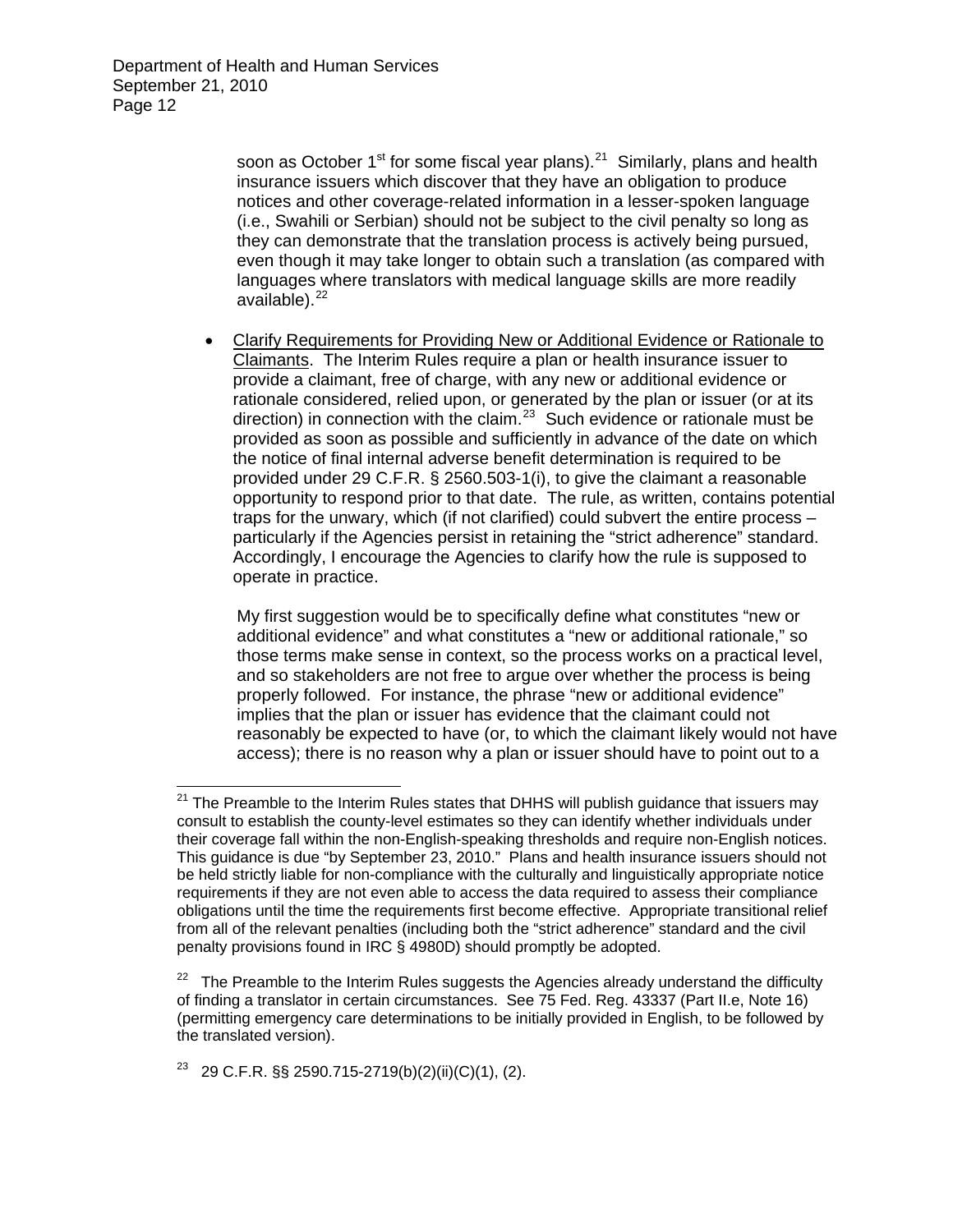$\overline{a}$ 

claimant evidence the claimant already has (or already knows about), and there likewise is no reason why the claimant should be provided with additional time to respond to such evidence. Similarly, the phrase "new or additional rationale" implies that the plan or issuer has adopted a rationale that either is not intuitive to the claimant or involves a plan or policy provision that is not conspicuous and incontestable (such as a co-pay or deductible provision), or that is based on evidence that is external to the claim or not part of general public knowledge, such as a new study or medical finding that has not been widely published. Accordingly, the "new or additional evidence or rationale" rule should not include the claimant's medical records or other such related information that is within the claimant's control, because the claimant either already has his or her medical records, or they have had the right to access those records. It also should not include any of the plan's or policy's regular terms and conditions, such as a co-pay, annual deductible or similar provision. $24$ 

My second suggestion, which expands on the comment I offered in Note 109, is for the Interim Rule to provide a reliable time line for handling any "new or additional" information which disrupts the more established process, again so all stakeholders can reliably comply with the new Interim Rules. The Interim Rules impose upon plans and issuers very tight deadlines for making benefit determinations. Indeed, in cases where there are two levels of internal appeals, plans and issuers have just fifteen (15) days to make a determination for pre-service appeals and thirty (30) days to make a determination for postservice appeals. Much of this time is needed to collect relevant provider information, leaving plans and issuers with little time to interpret and apply the information collected to make an actual determination. Requiring plans and issuers to provide the new or additional evidence to claimants "as soon as possible and sufficiently in advance of the date on which the notice of final adverse benefit determination is required" will almost certainly force plans and issuers to miss their final adverse benefit determination deadlines and compromise their ability to meet the "strict adherence" standard discussed above. The logistics are particularly challenging in situations where the documents and information simply cannot be provided electronically, which is the common experience with seniors and with the indigent. $25$ 

<span id="page-12-0"></span> $24$  An example illustrates this point. Assume a plan or issuer initially rejected a claimant's benefit claim *in toto*, on the basis that the services rendered were not 'medically necessary." If, on appeal, that plan's independent fiduciary granted the claim but then applied the plan's annual deductible to it as an offset (i.e., because the claimant had not yet satisfied the plan's annual deductible for the year in question), that "annual deductible" determination cannot reasonably be viewed as "new or additional evidence" or a "new and additional rationale," because the claimant reasonably knew about, and could have (or should have) anticipated that the offset would be taken.

<span id="page-12-1"></span> $25$  While an overwhelming number of Americans are computer-literate (especially as compared with, e.g., the percentage of compute literate Americans in 2000), many Americans – and especially senior citizens – either do not have access to a computer or do not want access. For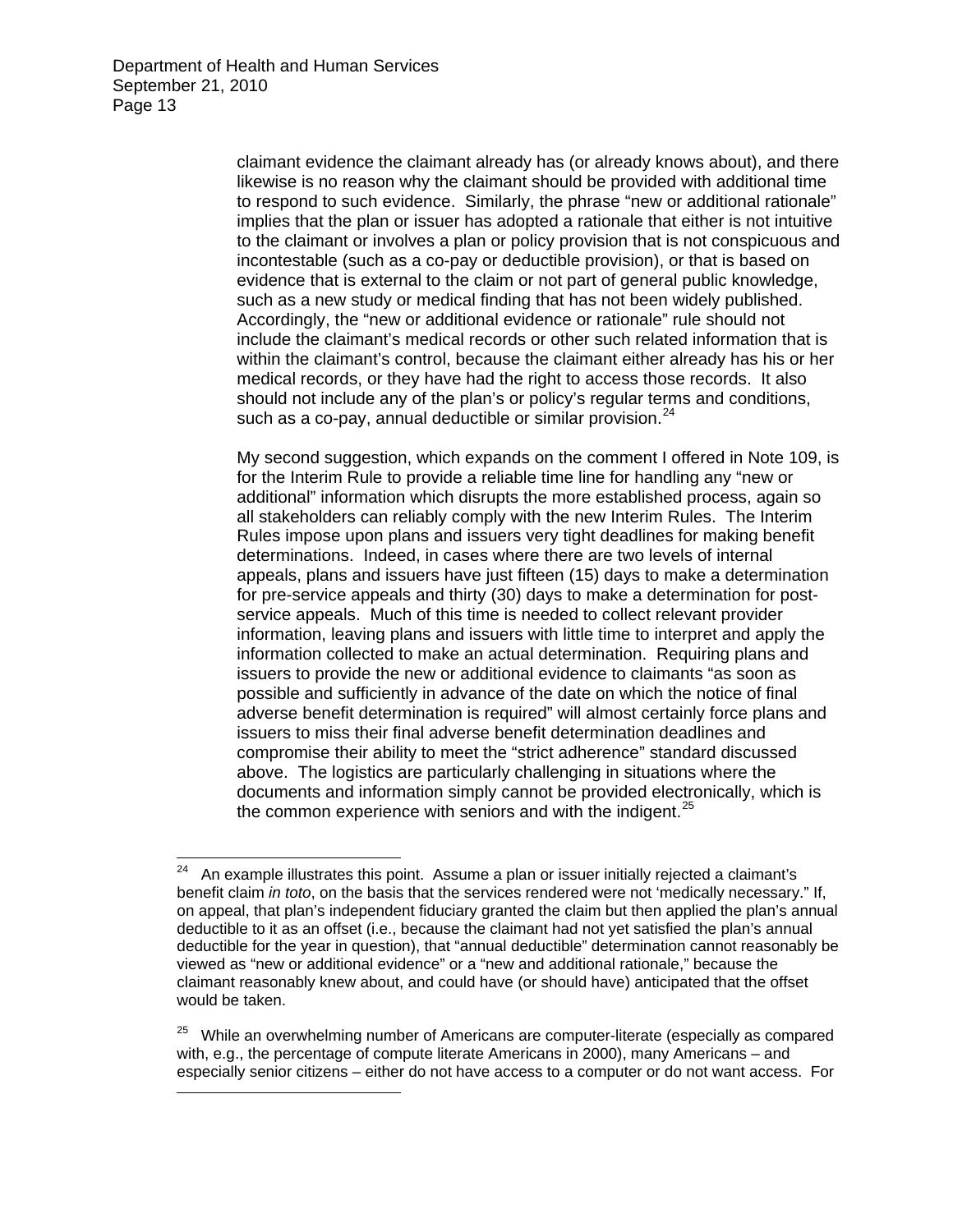To alleviate the above-described timing pressures (and to prevent plans and issuers from being forced to rush through benefit determinations solely to meet deadlines instead of spending the time necessary to thoroughly and accurately review an appeal and the supplementary information provided by claimants), the Interim Rules should be updated to include a tolling provision such as the one which already exists within the DoL's existing claims procedures. *See* 29 C.F.R. § 2560.503-1(f)(2)(i).

 Limit the Diagnosis and Treatment Codes Required on Adverse Benefit Determination and Final Internal Adverse Benefit Determination Notices. The Interim Rules require plans and issuers to include the diagnosis code in any notice of adverse benefit determination or final internal adverse benefit determination.[26](#page-13-0) Just from past professional experience working with health plans, third-party administrators, and health insurance issuers, I know there can be in excess of twenty (20) diagnosis codes for any one claim, if only because medicine often requires practitioners to test for a number of maladies in order to take into account properly the patient symptoms that have presented. $27$ 

Because the requirement to include all codes not only could impose a needless burden on plans and issuers but also could confuse the claimant, the Interim Rules should be interpreted to require plans and issuers to report only the *primary* diagnosis code for the ailment in question. This suggestion finds support in the fact that the Interim Rules require plans and issuers to notify a claimant only of "a" diagnosis code, not multiple diagnosis codes. Providing the primary diagnosis code also will help the claimant recall the claim in question and increase the likelihood that the basis for the adverse determination will be clearly understood. Please confirm that this interpretation is correct, and that providing only the primary diagnosis code will fulfill the requirements under the Interim Rules regarding the provision of a diagnosis code.

The Agencies should also adopt an analysis for the provision of treatment codes on notices of adverse benefit determinations that is the same as is described above for diagnosis codes. It is my interpretation of the Interim Rules that plans and issuers should only have to report treatment codes for

such individuals, any meaningful exchange of plan-based information or coverage-based information can be both time consuming and expensive.

<span id="page-13-0"></span> $^{26}$  29 C.F.R. § 2590.715-2719(b)(2)(ii)(E)(1).

<span id="page-13-1"></span><sup>&</sup>lt;sup>27</sup> For example, a claimant may go to see a provider for a particular ailment; at that point, the provider may identify a diagnosis code that either generally describes the ailment or that is consistent with the described or manifested symptoms. Upon further examination, however, the provider (or providers) may ascertain that other (more specific) diagnosis codes more closely match the ailment or symptoms. This diagnostic process can repeat itself many times. As such, a single institutional claim can have ten, twenty, or even more diagnostic codes.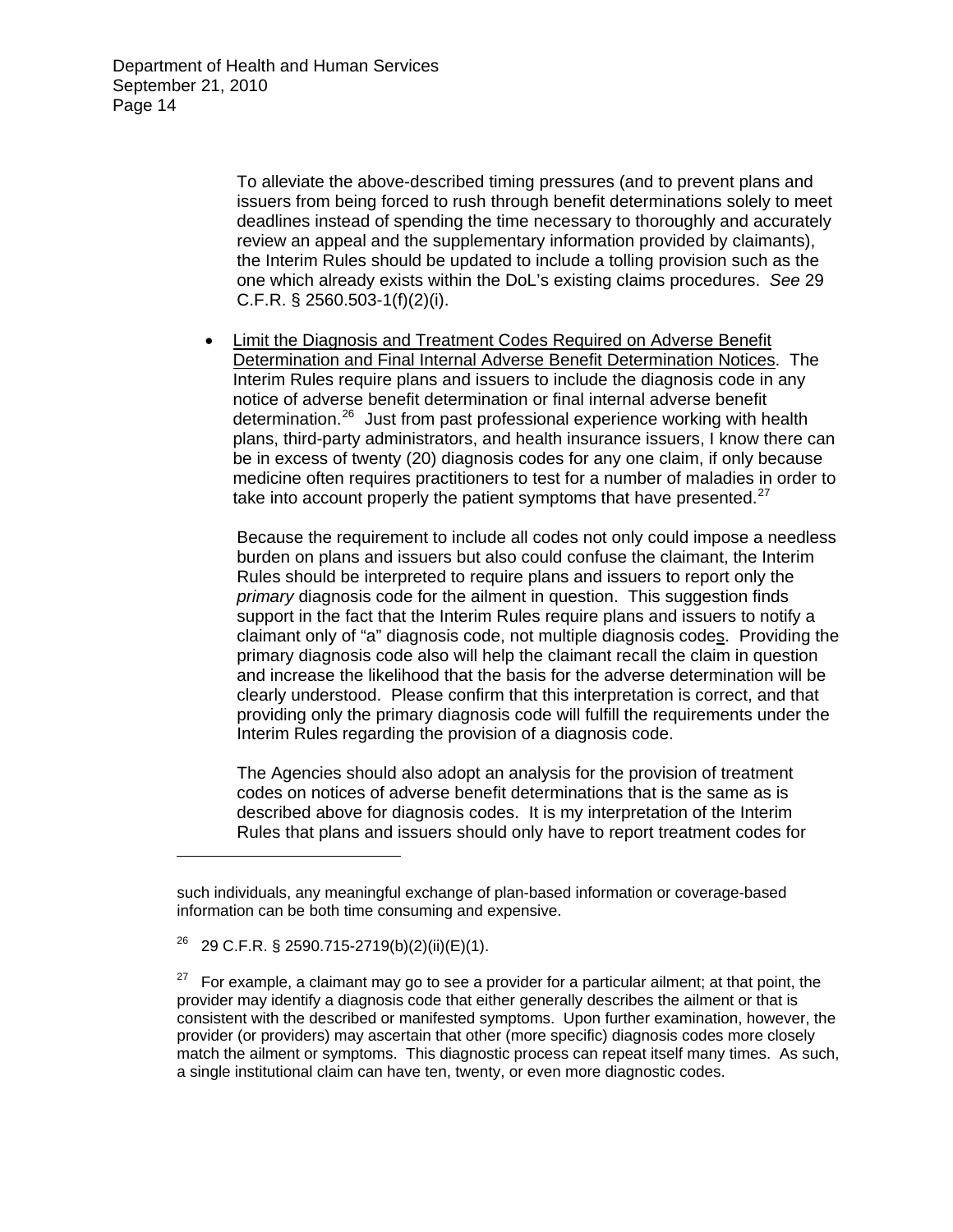treatments and procedures that have been denied or otherwise adversely determined, even if there are other treatment codes that have been approved but that are connected to the same claim as the treatment codes that were adversely determined. Please provide confirmation of this interpretation.

 Confirm Interpretation of "Corresponding Meaning" of Treatment Codes Being Provided. The Interim Rules require notices of adverse benefit determinations and final internal adverse benefit determinations to not only include treatment codes, such as the current procedural terminology ("CPT") codes, but to provide a claimant with their "corresponding meaning[s]. $^{28}$  $^{28}$  $^{28}$  This "corresponding meaning" requirement clearly is intended to describe to a claimant in functional terms what goods and services have been provided, so the claimant understands, in lay terms, exactly what has been done. However, the "corresponding meaning" rule needs to find – and identify – the proper balance between (a) providing a "meaning" so technical that it is incapable of being understood by the claimant, and (b) providing a "meaning" so detailed (but nontechnical) that it is capable of being understood not only by the claimant but also by any family member who might have access to the notice(s). An easilyunderstood notice can function as a double-edged sword.

Some plans and health insurance issuers already simplify the treatment code descriptions to eliminate some of the detail that might otherwise have been provided to claimants, in order to avoid revealing highly personal information about the treatment(s) the claimant has received – and about the underlying  $condition(s)$  which prompted the treatment to be provided – in the belief that the claimant would not want the details revealed to, e.g., family members. Since benefit determinations are not always communicated in a manner (or, under conditions) where the determinations can only be read by the claimant (e.g., determinations mailed to a home address within reach of a spouse or a parent, determinations involving a minor claimant which are provided to a parent or a guardian, etc.) many plans and issuers provide benefit determination notices which rely on treatment descriptors that "desensitize" the treatment information (and thereby preserve the claimant's privacy rights). For example, where a claimant has undergone an abortion procedure, a plan or health insurance issuer might describe the procedure simply as "surgery," to protect the claimant's privacy.

To allow this process to continue, the Interim Rules should clarify that the term "corresponding meaning" includes the description that a particular plan or issuer reasonably assigns to a particular treatment code, so long as the description being provided contains sufficient information to enable the individual who received the treatment to recognize the claim(s) being made. Much can be gained, and little is lost, when plans and issuers assign a description to a treatment code which effectively communicates to a claimant the details associated with the particular claim that has been made while

<span id="page-14-0"></span> $^{28}$  29 C.F.R. § 2590.715-2719(b)(2)(ii)(E)(1).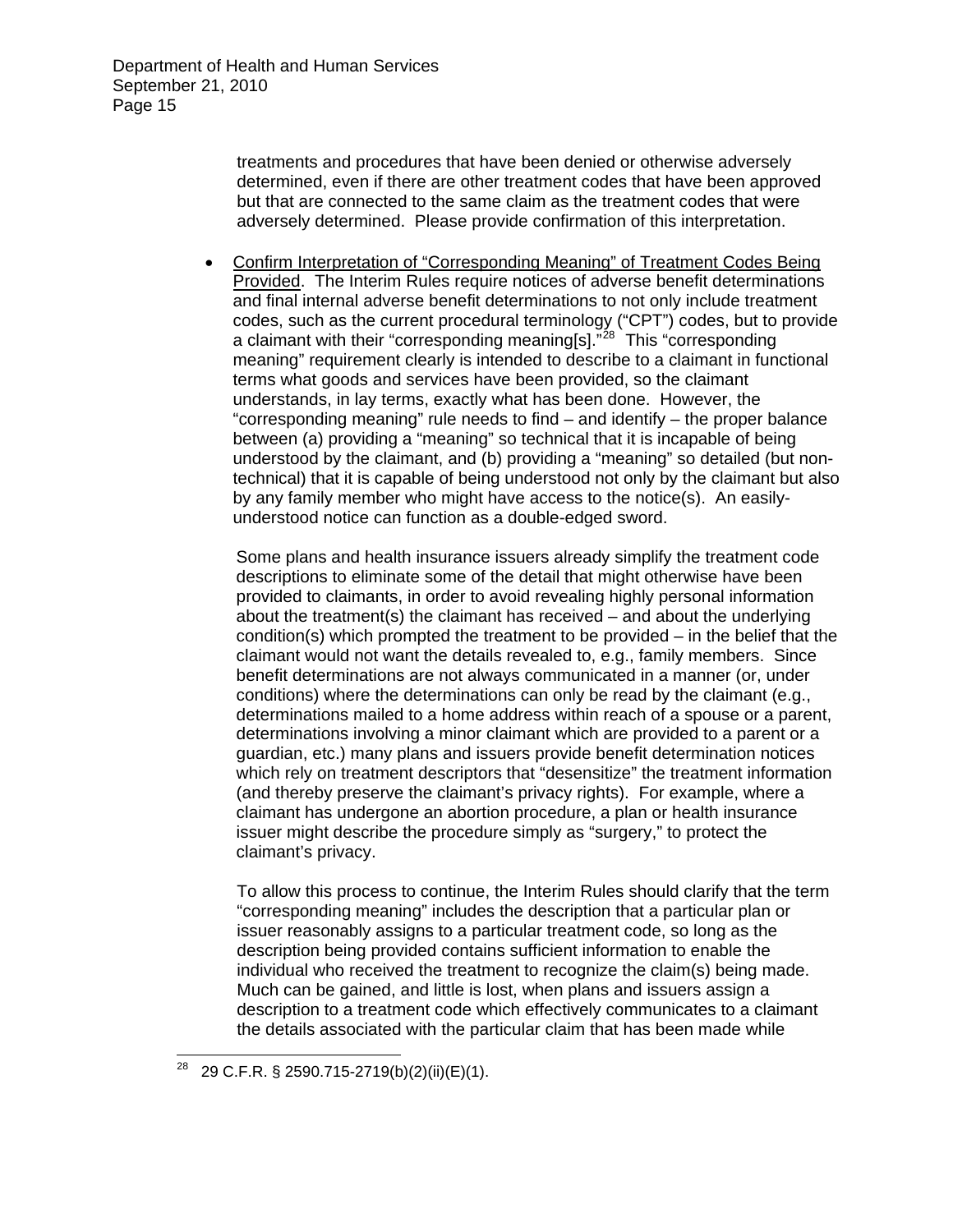protecting that claimant's privacy rights, so long as the claimant understands what has been done (and in the case of an adverse determination, why the claim has been determined adversely).

It thus is critically important that plans and health insurance issuers be allowed to retain the discretion to determine what constitutes the "corresponding meaning" for a given treatment code. If plans and issuers are forced to use a certain, medically technical description, they will likely confuse claimants and jeopardize the privacy concerns of claimants. In addition, under the Health Insurance Portability and Accountability Act of 1996 ("HIPAA"), plans and issuers have an independent obligation to provide only the minimum amount of health information necessary to achieve a particular purpose. So long as plans and health insurance issuers can assign treatment code descriptions that help claimants to identify a particular claim, they are able to satisfy their "minimum necessary" obligations under HIPAA. However, if forced to provide medically technical descriptions, plans, health insurance issuers and similar "covered entities" could run afoul of the "minimum necessary" rule by providing too much sensitive information. To avert this potential conundrum, the Agencies should issue further guidance – preferably, in the form of examples, or perhaps a safe harbor – which confirms that plans and health insurance issuers are entitled to assign simplified treatment code descriptions which serve the twin purposes of (i) helping a claimant easily identify his or her claims, and (ii) protecting the claimant's legitimate right to privacy.

- Make the Internal Appeals Timeframe More Objective and More Predictable. The Interim Rules call for all state external review processes to meet certain minimum consumer protections, including the requirement that a state process must allow at least four months after the receipt of a notice of an adverse benefit determination or final internal adverse benefit determination for a request for an external review to be filed. $29$  This "four month" timeframe should be changed to 120 days, to make the deadline more easily ascertainable and capable of being reliably followed, and to ensure that all claimants are given the same number of days to file a request for an external review.<sup>[30](#page-15-1)</sup>
- Clarify the Meaning of "Relevant Notices" and Toll the Response Timeframe in Cases Where Individualized Notices Must Be Translated. PHSA § 2719(a)(1)(B) explicitly requires plans and health insurance issuers to provide a single, general notice to all plan-covered enrollees to generally inform all of their internal and external appeals rights (i.e., "A group health plan and a health

<span id="page-15-0"></span><sup>29</sup> 29 29 C.F.R. § 2590.715-2719(c)(2)(vi).

<span id="page-15-1"></span> $30$  It bears noting that the Federal Rules of Civil Procedure ("F.R.C.P."), long used by the judiciary to impose clear deadlines on litigants which can easily be ascertained, cite only "hours" and "days," and not "months," and have a protocol to handle weekends and holidays. *See* F.R.C.P. 6.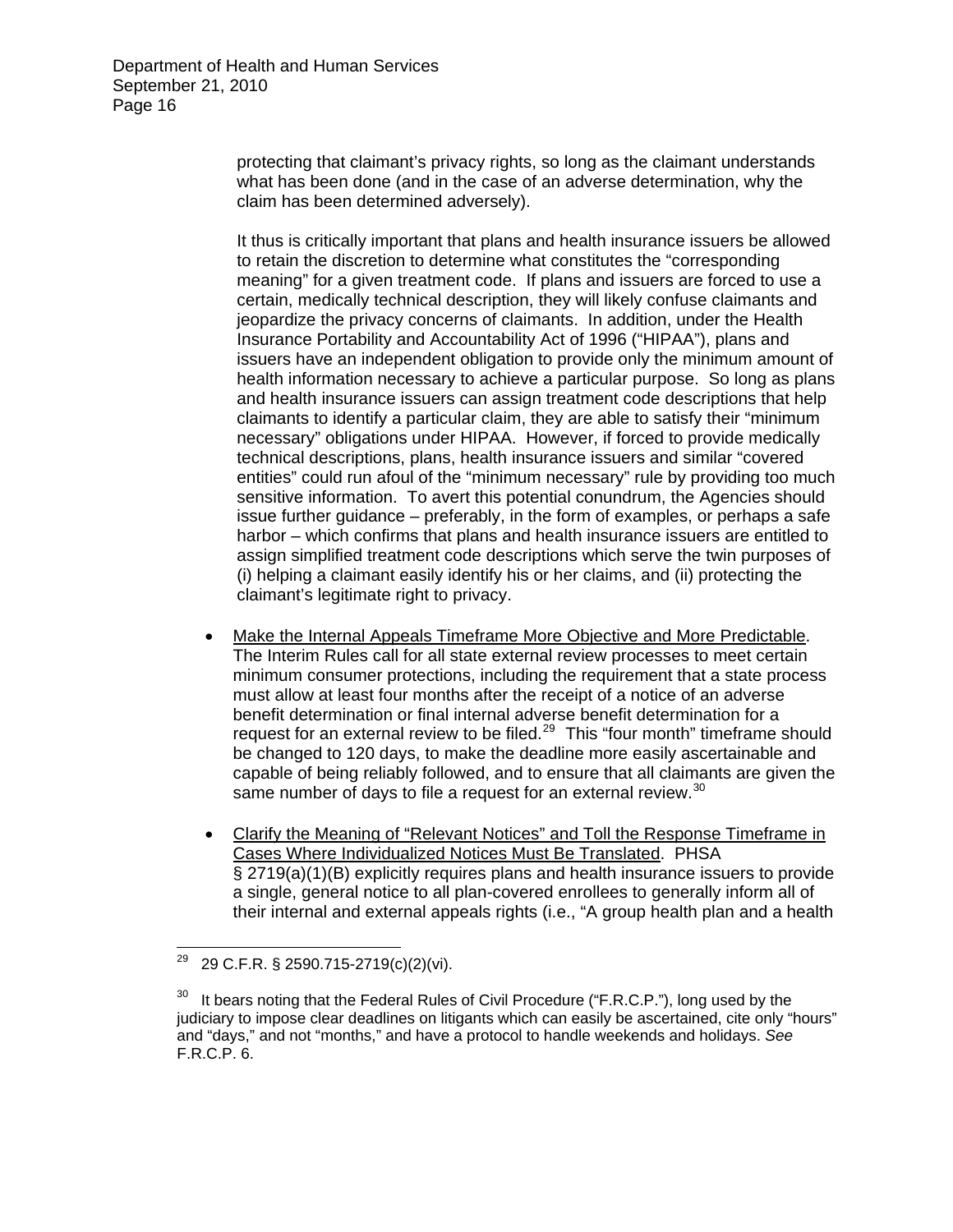insurance issuer . . . shall, at a minimum . . . (B) provide notice to enrollees, in a culturally and linguistically appropriate manner, of available internal and external appeals processes, and the availability of any applicable office of health insurance consumer assistance or ombudsman . . . to assist such enrollees with the appeals processes."). However, the Interim Rules substantially expand that statutory requirement by mandating that group health plans and health insurance issuers provide all of the *individualized* notices required under 29 C.F.R. §§ 2560.503-1(g) (initial benefit determinations) and (1)(j) (reviewed benefit determinations) in a culturally and linguistically appropriate manner.<sup>31</sup>

Since the Interim Rules do not explicitly define "notice" (although a description is provided), and assuming the Agencies are unwilling to revisit the regulatory decision to expand the "culturally and linguistically appropriate" requirement to all of the individualized notices that need to be provided under PHSA § 2719, the Interim Rules need to be clarified to make plain that the new requirement applies to only those individualized notices whose primary purpose is to communicate a decision regarding a particular internal benefit determination. Examples of such notices include: (a) written explanations of benefits, (b) adverse benefit determination notices, and (c) final internal adverse benefit determination notices.

The Interim Rules also should make clear whether independent review organizations ("IROs") are supposed to independently comply with the "culturally and linguistically appropriate" requirement when communicating directly to claimants any decisions they make. While there certainly is some evidence to suggest IROs are not subject to this requirement (i.e., the external review process is not contemplated in the DoL claim and appeals regulations found at 29 C.F.R. § 2560.503-1, and the Interim Rules do not list that requirement as part of the state and federal external review standards $32$ ), the Interim Rules are not crystal-clear on that point. Also, and of potential equal importance, if the Agencies intend to require IROs to comply with the "culturally and linguistically appropriate" requirement, plans and health insurance issuers need to understand how the ability of an IRO to provide notices in multiple languages fits into the selection process (if at all).

To help ensure that plans and health insurance issuers are in a position to timely comply with the requirements of the statute, and to further the interests of non-English-speaking claimants, the Agencies' guidance accordingly should include a published list of the "relevant notices" that plans and health plan issuers are required to provide in a culturally and linguistically appropriate manner, when the situation dictates.

  $31$  29 C.F.R. § 2590.715-2719(e).

<span id="page-16-0"></span><sup>32 29</sup> C.F.R. §§ 2590.715-2719(c), (d).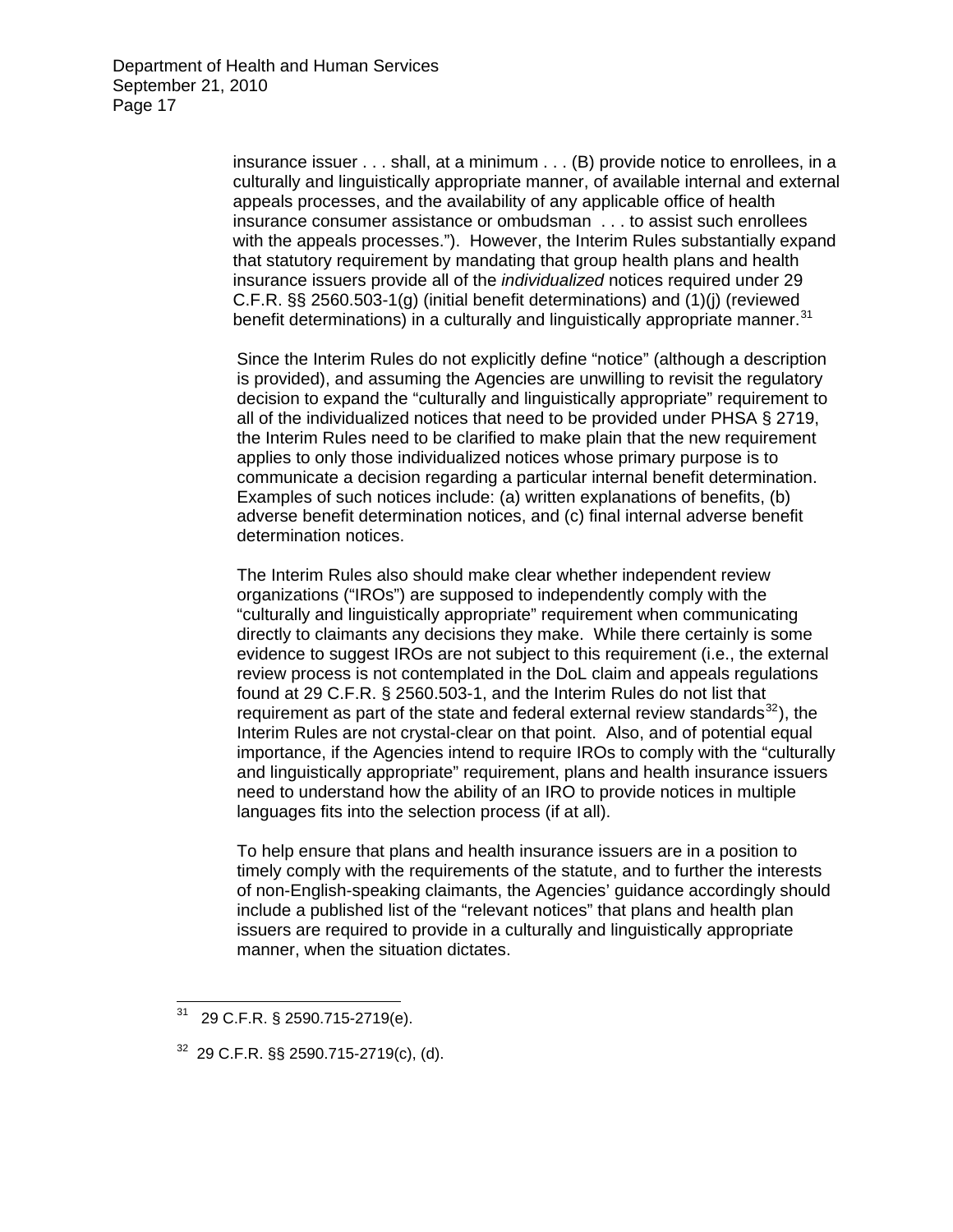One final point deserves mention in connection with the requirement to provide notices in a "culturally and linguistically appropriate" manner. Some foreign languages are easier to translate – and more widely-spoken – than others. As such, the Interim Rules could benefit from having a brief tolling period which provides plan administrators and health plan issuers the time needed to have individualized notices translated into the appropriate language(s). It is comparatively easy for plans and health insurance issuers to maintain boilerplate language, in a variety of foreign languages, which can be used to respond to more generic claims or which can be used in a number of different contexts when communicating with claimants (e.g., treatment code descriptions, appeals process descriptions, etc.). However, it will be difficult for plans and health insurance issuers to satisfy the response deadlines when they have to locate and properly engage interpreters that have the relevant medical language skills and linguistic skills needed to translate some of the more individualized medical and other information which will now be required to be included in certain of the notices. $33$  Accordingly, the Agencies should consider allowing plans and issuers to invoke a fifteen (15)-day tolling period, to enable them to prepare appropriate (and appropriately precise) translated notices. Alternatively, plans and issuers could be permitted to provide a notice in English, which could then be followed in due course by the translation – an approach the Agencies already seem to have embraced.<sup>[34](#page-17-1)</sup>

 Provide Guidance on Whether Plans, Issuers Can Charge a Fee to Provide "Relevant Notices" in Non-English Languages. The Interim Rules clearly seek to expand a claimant's understanding of his or her procedural and substantive rights, first by requiring that the claimant be provided with considerable detail regarding the decision and the relevant procedural rights, communicated in a manner that the claimant can understand, $35$  and second by requiring that even the individualized notices must be provided in a culturally and linguistically appropriate manner (as noted immediately above). Producing translated, individualized notices could prove to be quite expensive for plans and health insurance issuers, particularly for those scheduled to become directly or indirectly subject to the sharp restrictions being placed on the percentage of premium health insurance issuers can spend on administrative expenses and related items under PHSA § 2718 (the MLR rules). As such, guidance should

<span id="page-17-0"></span><sup>33</sup> Naturally, handling such individualized and sensitive information will require the interpreters to comply with all of the relevant HIPAA and HITECH privacy provisions (see my Treatment Code comment, above) as "business associates" of the relevant "covered entit(ies).

<span id="page-17-1"></span>The Agencies already have indicated that in emergency care situations, a plan or issuer will be able to first issue a notice in English, and then subsequently issue the translation. See Note 22 (above).

<span id="page-17-2"></span><sup>35 29</sup> C.F.R. §§ 2590.715-2719(b)(2)(ii)(E) (contents of the Notice) and (e) (in certain circumstances, requiring Notices to be provided in a culturally and linguistically appropriate manner).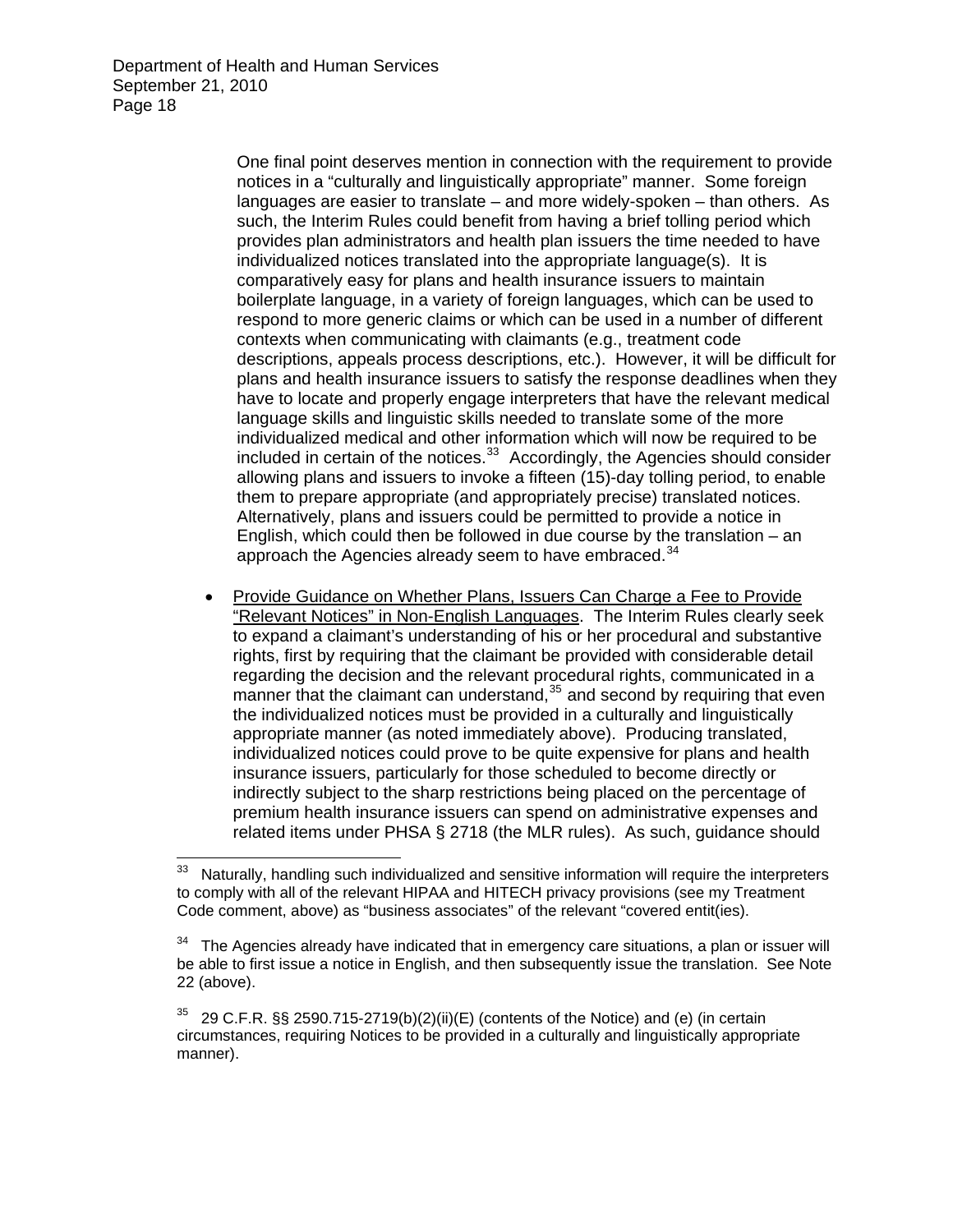be provided, either in conjunction with the Interim Rules or in conjunction with the rules and regulations being promulgated under PHSA § 2718, or generally, indicating whether health insurance issuers, and plans, can charge plan sponsors a fee for providing such translations.

 Clarify the Effective Date For Complying With the Simultaneous Internal/External Review Rules. The Interim Rules clearly require that in certain circumstances (in general, emergencies, life-threatening situations and situations where denial of care would have potentially permanent consequences), a claimant must be permitted to apply for an expedited external review while simultaneously seeking an expedited internal review.<sup>[36](#page-18-0)</sup>

The Interim Rules make clear that the new standards relating to the handling of internal appeals are effective for plan years beginning on or after  $\overline{\text{September}}$  23, 2010, for all but grandfathered plans.  $\frac{37}{7}$  $\frac{37}{7}$  $\frac{37}{7}$  The effective date for handling external reviews is less clear; depending on circumstances, that requirement could be read to only take effect for plan years commencing on or after July 1, 2011.<sup>[38](#page-18-2)</sup> That seeming split in effective dates has been a source of confusion, particularly for claims which need to be subjected simultaneously to both an internal review and an external review. While it is possible to infer from the presence of the transition period found with the state-based external review rule that the external review requirement takes effect at the same time as the internal review requirement,  $39$  the general statement (found in 29 C.F.R. § 2590.715-2719(c)(1)) clouds the issue. Accordingly, it would be very helpful for the Agencies to confirm that the external review process requirement generally takes effect for plan years commencing on or after September 23, 2010.

A related question relates to the handling of certain external reviews as and when the transition period (described in 29 C.F.R. §§ 2590.715-2719(c)(3)) ends. Clause (ii) of that transition rule indicates that the ability of a plan (or an issuer) to use the state external review process generally ends as of the first plan year commencing on or after July 1, 2011, for any final internal adverse

<span id="page-18-1"></span> $37$  29 C.F.R. §§ 2590.715-2719(g) (general effective date).

 $\overline{a}$ 

<span id="page-18-2"></span>The result may well depend on the plan's regulatory posture (e.g., whether ERISA applies, whether relevant state law has an external review process, etc.). See 29 C.F.R. §§ 2590.715- 2719(c)(1).

<span id="page-18-3"></span> $39$  29 C.F.R. §§ 2590.715-2719(c)(3)(i) provides that there are at least some plans, with plan years which commence on or after September 23, 2010 but prior to July 1, 2011, which will be entitled to use an applicable state external review process for the initial plan year in lieu of complying with the federal standard, but only if there is an applicable state external review process. (If there is no applicable state standard, the federal standard is supposed to apply.)

<span id="page-18-0"></span><sup>36 29</sup> C.F.R. §§ 2590.715-2719(c)(2)(iii), (xiii) (state process); and 29 C.F.R. §§ 2590.715- 2719(d)(2)(ii)(A) (federal process).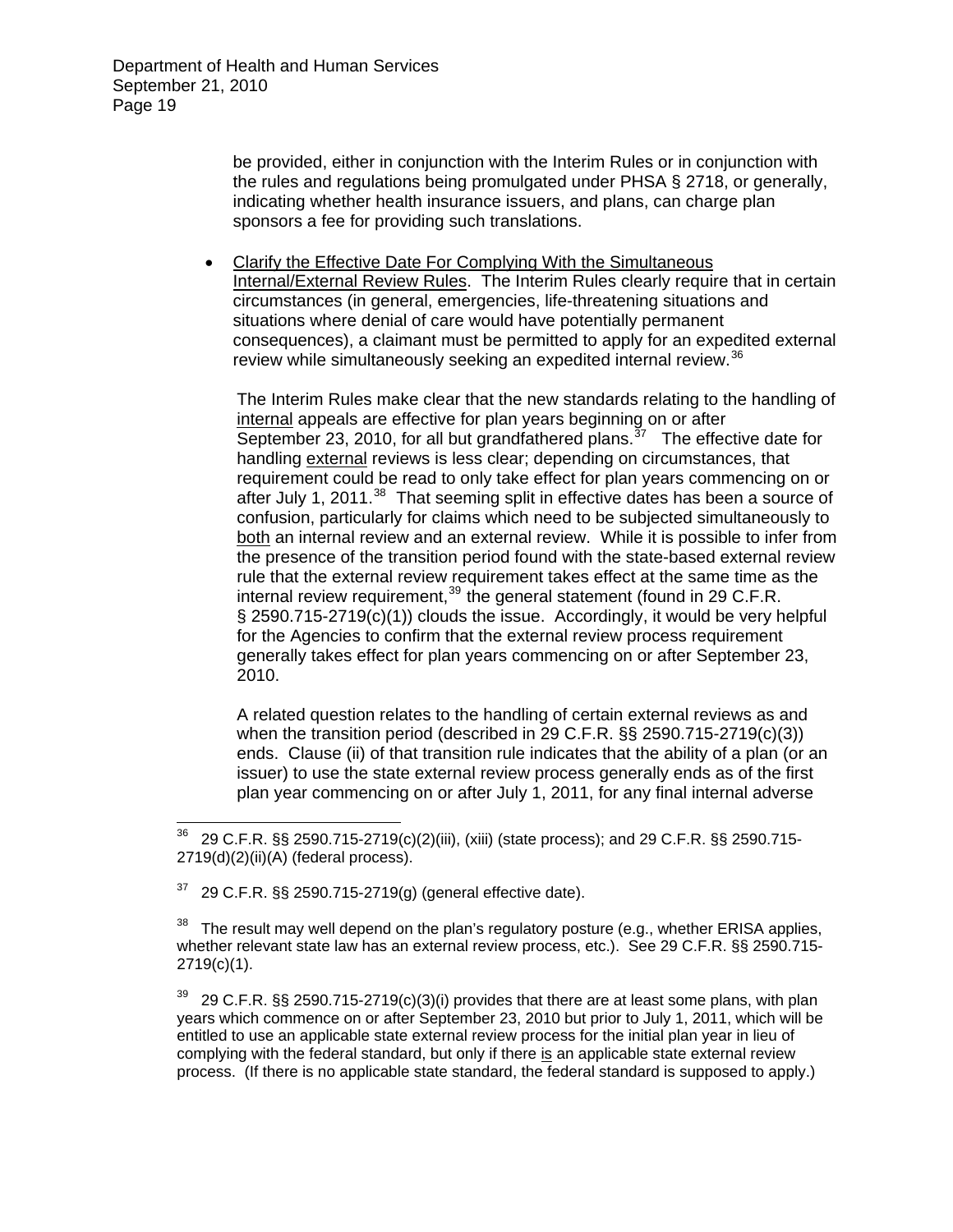> benefit determination, or adverse benefit determination (in the case of a simultaneous internal appeal and external review) which is "provided" after the prior plan year ends. The term "provided" is a source of confusion; it suggests that some external reviews commenced prior to the close of the transition plan year will have to be redone, simply because they aren't completed (and thus, "provided") prior to the date the federal external review process takes effect with respect to the plan and/or the issuer. Accordingly, it also would be helpful to have the Agencies clarify exactly how the "transition period" effective date found in 29 C.F.R.  $\S$  2590.715-2719(c)(3))(ii) is supposed to function when that period ends – preferably, by providing a concrete example.

 Clarify Operation of the Interim Rules' Relevant Effective Dates For Incurred But Not Reported ("IBNR") Claims, Pending Claims, And Plans Losing "Grandfathered Plan" Status. One final comment is warranted, pertaining to effective dates.

The September 23, 2010 effective date for the changes wrought by PPACA §1001 is now imminent. Accordingly, plans and health insurance issuers (and their advisors) are now beginning to cope with the many practical issues associated with subjecting existing plans to all the new rules (including, but not limited to, the claims and appeals procedures mandated by PHSA §2719 for all plans and coverages that do not have "grandfathered plan" protection). One of the most vexing problems now being encountered is the lack of practical "effective date" guidance, so plans and health insurance issuers can determine *which* benefits, and what claims, are subject to the new PPACA mandates – including the Interim Rules.

This need for practical guidance is acute, due to the nature of group health plans and health insurance coverage. Few plans are more dynamic than a group health plan, and few forms of insurance are more dynamic than group health insurance. Indeed, many claims arise before the plan or the issuer (as applicable) become aware of their existence, and can take several months to be presented for an appropriate determination. That is why there is even a term which describes such claims: "incurred but not reported" ("IBNR") claims. Still other claims, even though presented to a plan or issuer for adjudication, take months to assess, adjudicate and (hopefully) resolve under whatever claims and appeals process presently is in place. $40$ 

The Interim Rules generally ignore the presence of these so-called "pipeline" claims; the Rules specify only (a) that the new requirements apply for plan years beginning on or after September 23, 2010, and mention that

<span id="page-19-0"></span><sup>40</sup> Under existing rules, that process can even consist of a grievance and arbitration process, established and operated in accordance with a collective bargaining agreement. See 29 C.F.R. §2560.503-1(b)(6) (specifying how grievance and arbitration procedures can satisfy some or all of the current DoL claims and appeals rules, depending on the scope of the collective bargaining agreement involved).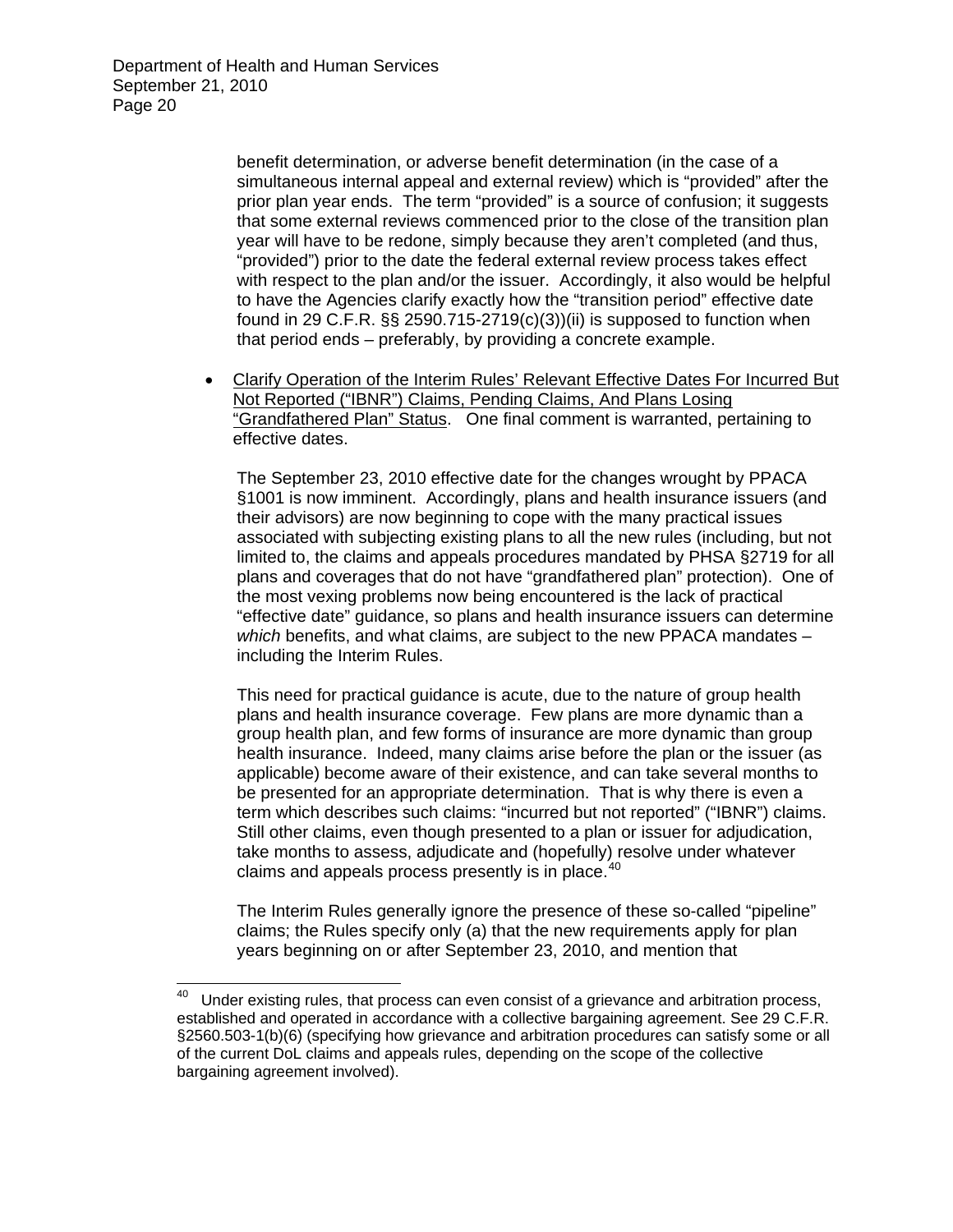> grandfathered health plans are not subject to the new rules, $41$  and (b) that plans and health insurance issuers which become subject to the Interim Rules prior to July 1, 2011, will be able to use an applicable state external review process rather than the new federal external review process, until the first plan year commencing on or after that 2011 date.<sup>[42](#page-20-1)</sup> \

While many practitioners infer from the Interim Rules (and the absence of any special provisions) that the new procedures must be followed when handling any (and every) claim determination submitted, or appealed, after the prescribed effective date (i.e., the first plan year commencing on or after September 23, 2010, or the day an existing plan or coverage loses its "grandfathered health plan" status), more practical guidance is needed so plans, plan fiduciaries, service providers, and health insurance issuers all clearly understand what to do with previously-incurred claims that either have not yet been submitted, or that have been submitted but have not been completely determined or resolved through the existing administrative process.[43](#page-20-2)

The Agencies obviously are sensitive to this problem: last month, they issued Technical Release No. 2010-1 (publ. 8.23.10), to help self-insured plans cope with the new federal external review process found at 29 C.F.R. §2590.715- 2719(d), et seq., and just yesterday announced in Technical Release No. 2010- 2 (publ. 9.20.10) that they would take a "no-enforcement" position until July 1, 2011 with regard to certain of the new requirements outlined in the Interim Rules, so long as the plans and issuers involved are working in good faith to comply with those requirements.<sup>[44](#page-20-3)</sup> The Agencies' efforts at providing further transitional relief are appreciated, but do not prevent private litigants from turning to the courts. Those efforts also do not help plans and issuers

<span id="page-20-0"></span>41 29 C.F.R. §2590.715-2719(g).

<span id="page-20-1"></span>42 29 C.F.R. §2590.715-2719(c)(3).

<span id="page-20-2"></span><sup>43</sup> It already will be difficult for plan sponsors, plan fiduciaries and health insurance issuers to accurately administer a single new claims and appeals process while handling both pre-PPACA benefit plan claims (i.e., those arising under the plan' terms prior to taking into account any of the PPACA-mandated changes) and post-PPACA benefit plan claims (i.e., those which take into account all of the recent mandates, to the extent not rendered inapplicable due to the presence of "grandfather" relief). Requiring those parties to discern which claims should be subjected to which plan provisions and procedures simply asks too much of them.

<span id="page-20-3"></span><sup>44</sup> Technical Release No. 2010-2 specifically provides relief from (1) the time frame for making urgent care claims decisions, (2) the obligation to provide determination notices in a culturally and linguistically appropriate manner, (3) the obligation to provide broader content and specificity in determination notices, and (4) the obligation to strictly adhere to all of the Interim Rules' new requirements.